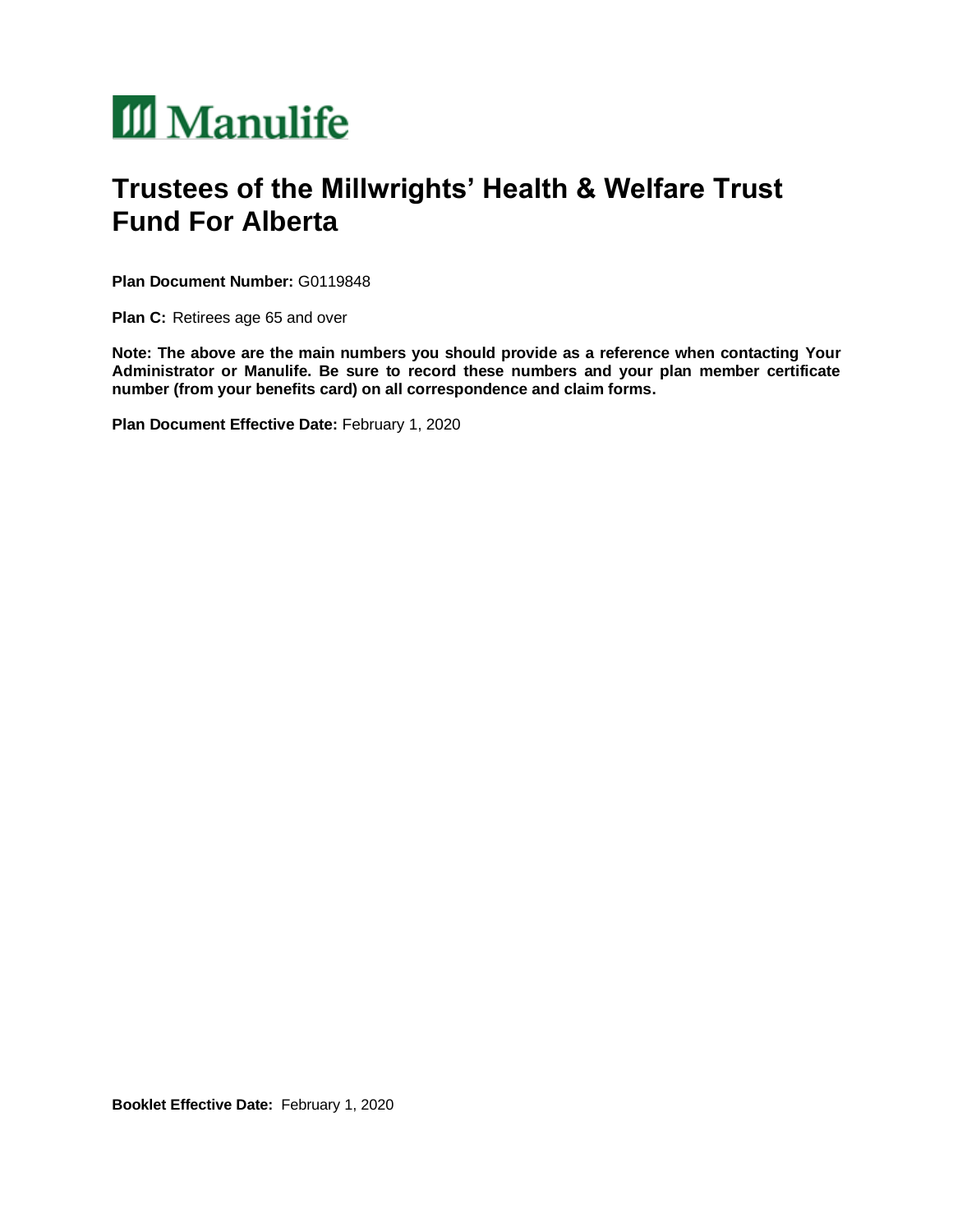## **Table of Contents**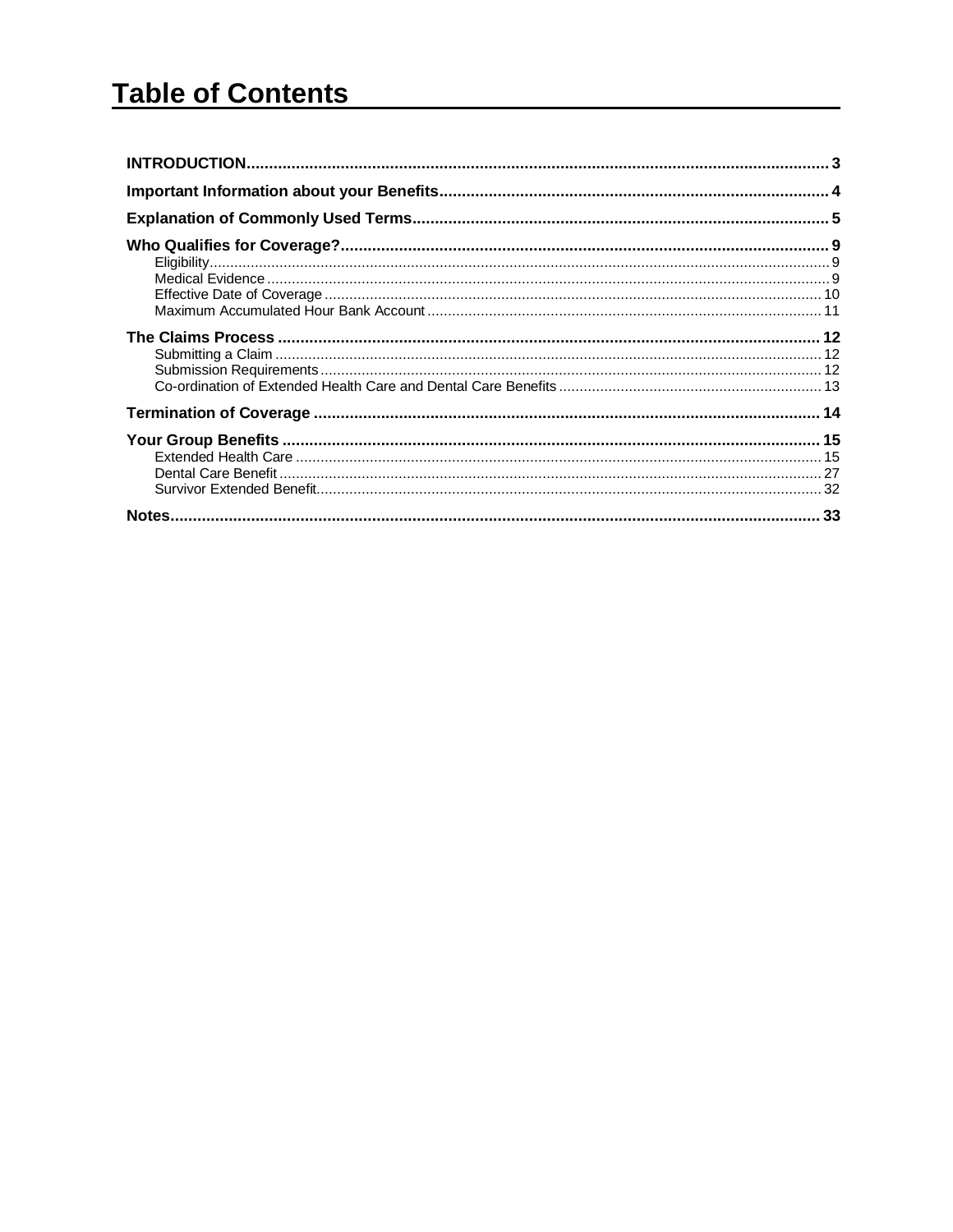#### <span id="page-2-0"></span>**INTRODUCTION**

The Millwrights Health and Welfare Trust Fund For Alberta was established in 1968. It was established in order to fund a benefit plan for union members of Millwrights Union Local 1460.

The Fund is controlled by Trustees who have the sole authority for all operations of the Fund and the Plan. Their actions are scrutinized and regulated by federal and provincial agencies dedicated to safeguarding your interests as a Plan member. This includes the handling of the personal information you provide for the creation of your Plan records. That personal information is used exclusively for the confidential administration of your benefit entitlements, and it may not be divulged for any other reason without your permission.

The Trustees, who are appointed by the participating employers and Union, are required, by law, to develop and maintain the Plan in a manner that is reasonable and even-handed, while protecting the financial well-being of the Fund.

The revenues of the Fund come from four sources:

- contributions made by contributing employers,
- reciprocal payments from benefit trusts in other union jurisdictions where members of Millwrights Union Local 1460 are working on "travel card",
- self-payments from Plan members and retired Plan members, and
- earnings on Fund investments.

To a large extent, the size of these revenues cannot necessarily be predetermined by the Trustees. Therefore, the Fund revenues and assets must be prudently and carefully managed.

### **RETIREES**

If you are a covered Member of the Plan in good standing with the Union and retire and commence your pension form the Millwrights Local 1460 Pension Plan, or another pension plan approved by the Trustees, you may be eligible to apply for retiree coverage from this Plan. The retiree coverage is based on your current age, and differs from the coverage provided to non-retired Members. If you are considering retirement, you should carefully review this retiree benefit booklet prior to making a retiree benefits decision.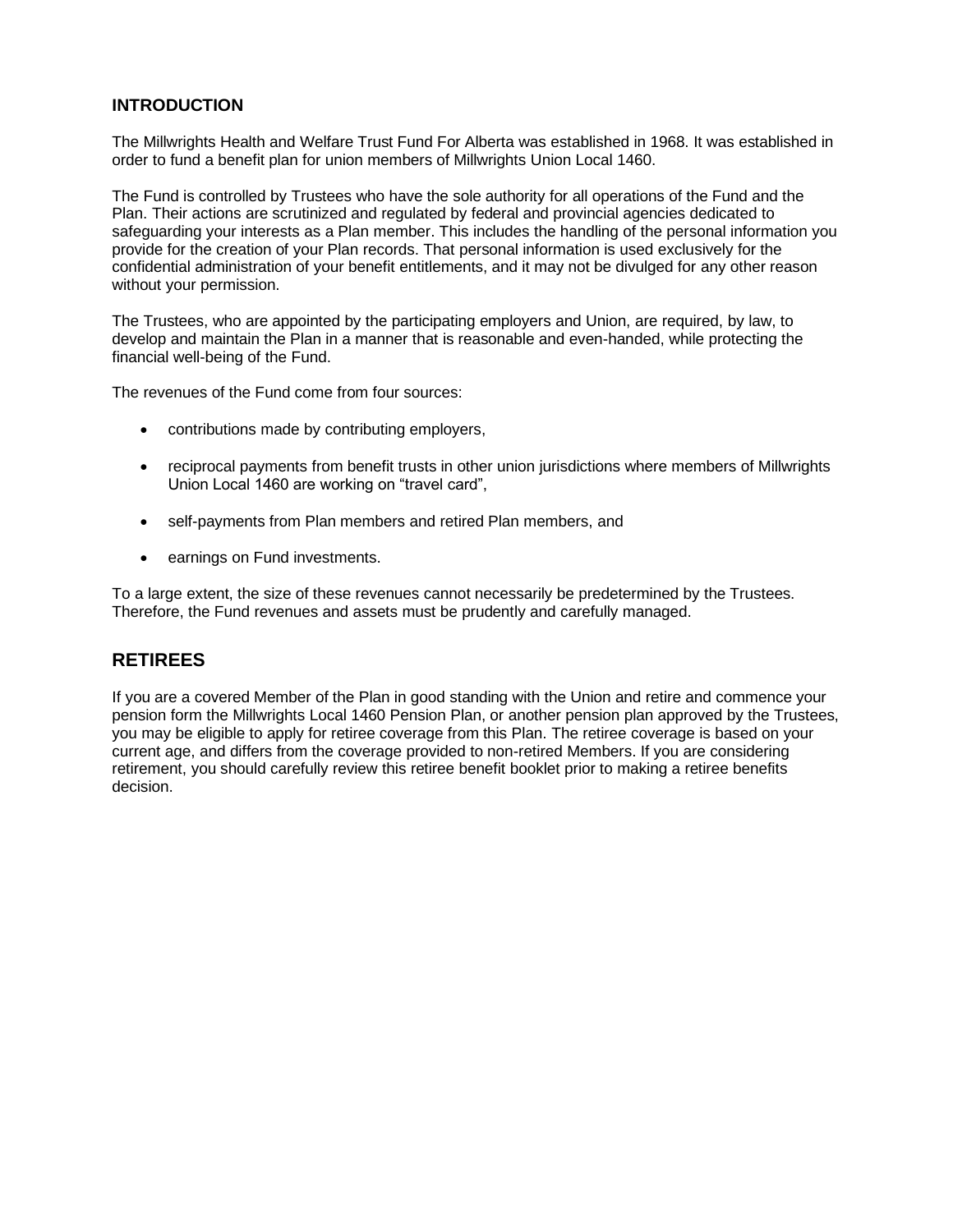## <span id="page-3-0"></span>**Important information about your benefits:**

The information provided here is an overview of the coverage and services your plan sponsor has chosen to offer as part of your group benefits program. Every effort has been made to describe the program accurately. However, should there be a question of interpretation, the terms outlined in the official plan documents will prevail.

Where required by law, you or any claimant under the Plan Document has the right to request a copy of any or all of the following items:

- a) the sections of the Group Policy and/ or Plan Document that apply to you and your dependents;
- b) your application for group benefits; and
- c) any medical evidence you submitted as part of your application for benefits.

In the case of a claimant, access to these documents is limited to that which is relevant to the filing of a claim, or the denial of a claim under the Plan Document.

Manulife reserves the right to charge you for such documentation after your first request.

### **We suggest you read this Benefit Booklet carefully, then file it in a safe place with your other important documents.**

Plan Administrator: Prudent Benefits Administration Services

To contact a customer service representative at PBAS for assistance with your eligibility, please call 1-888-525-1460.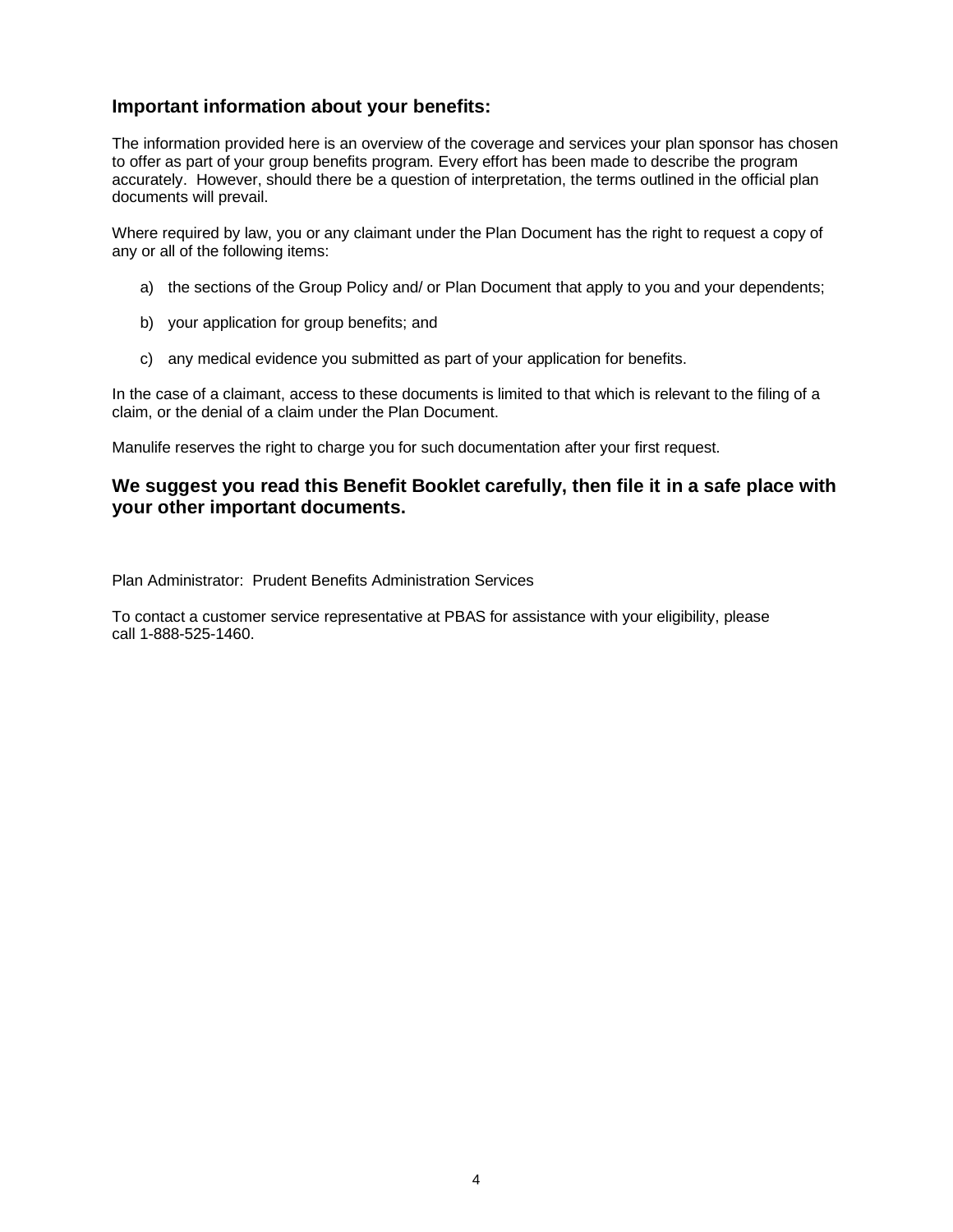<span id="page-4-0"></span>The following is an explanation of the terms used in this Benefit Booklet.

#### **Adherence**

use drug, service or supply in accordance with the terms for which it was prescribed.

#### **Advisory Body**

Manulife-approved external experts that may provide Manulife with recommendations, applying a pharmacoeconomic or cost effectiveness evaluation.

#### **Benefit Percentage (Co-insurance)**

the percentage of Covered Expenses which is payable by Manulife.

#### **Collective Agreement**

means the collective agreement between the Employer and the Union

#### **Contributing Employer or Employer**

means an employer who is a party to, or bound by, the Collective Agreement or as may be defined in the Collective Agreement, and who is required or permitted to make payments to The Trustees of the Millwrights Health and Welfare Trust Fund For Alberta, (hereinafter called the Fund) for the purpose of providing Coverage for Members, of such Contributing Employer or Employer, who are eligible to be covered under the Plan Document.

#### **Contributions**

means the cents per hour worked by you, which an Employer is bound to remit to the Fund under the Collective Agreement**.**

#### **Coverage Costs**

means the number of hours (currently 120) in your Hour Bank account, which are required to maintain Coverage for one Month under the Fund.

#### **Covered Expenses**

expenses that will be considered in the calculation of payment due under your Extended Health Care or Dental Care benefit.

#### **Deductible**

the amount of Covered Expenses that must be incurred and paid by you or your Dependents before benefits are payable by Manulife.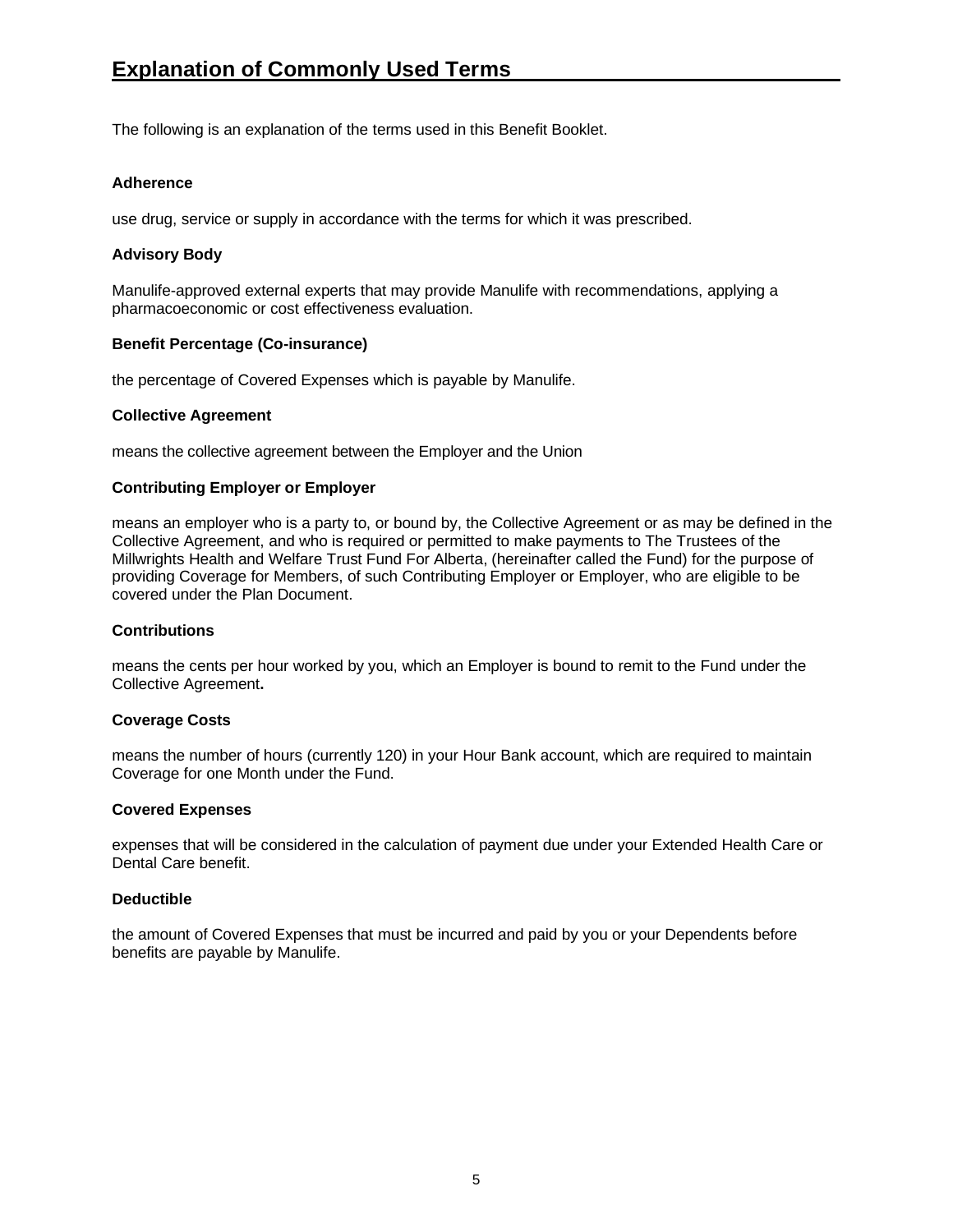#### **Dependent**

your Spouse or Child who is covered under the Provincial Plan.

#### **- Spouse**

your legal Spouse, or a person continuously living with you in a role like that of a marriage partner for:

- a) if single or living common-law prior to the new cohabitation, 12 months; or
- b) if married or separated but not divorced prior to new cohabitation, 36 months.

Only one Spouse will be eligible for coverage, and will be as indicated by you on your application for coverage. Where this information is not contained on your application, the person who qualifies last under this Plan's definition of Spouse will be the eligible Spouse.

#### **- Child**

your natural or adopted Child, or stepchild, who is:

- a) unmarried;
- b) under age 22, or under age 26 if a full-time student;
- c) not employed on a full-time basis; and
- d) not eligible for coverage as a Member under this or any other Group Benefit Program.

A newborn Child shall become eligible from 14 days old.

A stepchild must be living with you to be eligible.

#### **A Child who is incapacitated on the date he or she reaches the age when coverage would normally terminate will continue to be an eligible Dependent. However, the Child must have been covered under this Benefit Program immediately prior to that date.**

A Child is considered incapacitated if he or she is incapable of engaging in any substantially gainful activity and is dependent on you for support, maintenance and care, due to a mental or physical handicap.

Manulife may require written proof of the Child's condition as often as may reasonably be necessary.

#### **Disease Management Programs**

an approach to healthcare that teaches patients how to manage a chronic disease. A system of coordinated healthcare interventions and communications for patients with conditions in which patient self-care efforts are significant in the management of their condition.

#### **Drug**

a medication that has been approved for use by Health Canada and has a Drug Identification Number.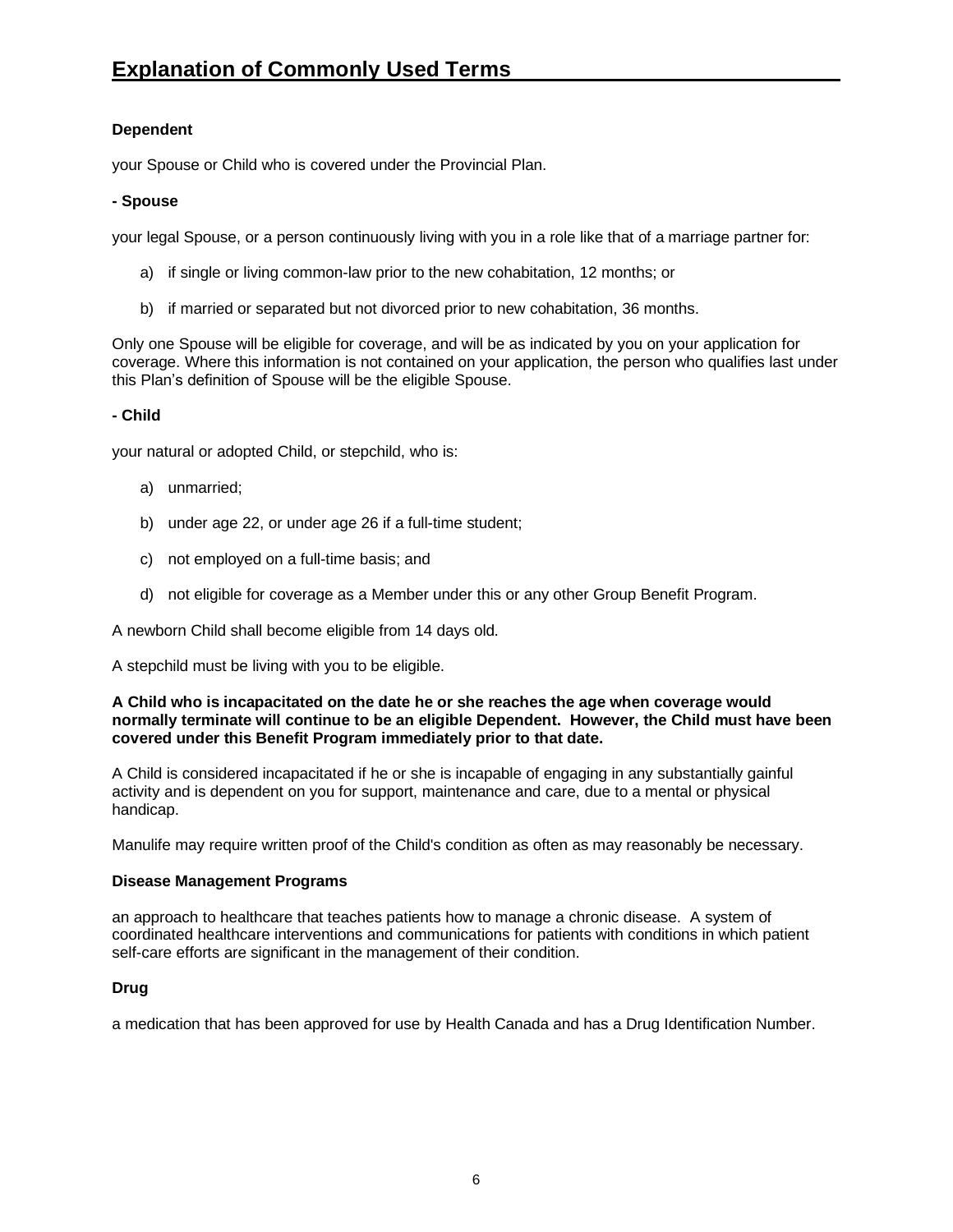#### **Due Diligence**

a process employed by Manulife to assess new Drugs, existing Drugs with new indications, services or supplies to determine eligibility under the Plan Document. This process may use Pharmacoeconomics, cost effectiveness analysis reference information from existing Federal or Provincial formularies, recognized clinical practice guidelines, or an Advisory Body.

#### **Eligibility Requirements**

means the rules, regulations and procedures established from time to time by the Trustees for determining the eligibility of Members for health and welfare benefits provided under the Fund.

#### **Exclusive Distribution**

Manulife-approved vendors.

#### **Experimental or Investigational**

not approved as an effective, appropriate and essential treatment of an illness or injury.

#### **Hour Bank Account**

shall mean the record of the number of hours reported and accumulated on your behalf to determine eligibility. Contributing Employers will make contributions to the Fund on your behalf for each hour worked, in accordance with the Collective Agreement.

#### **Hour Bank System**

means a system used by the Fund to determine your eligibility.

#### **Immediate Family Member**

you, your Spouse or Child, your parent or your Spouse's parent, your brother or sister, or your Spouse's brother or sister.

#### **Interchangeable Drug**

includes but is not limited to:

- a) a generic equivalent to the brand name Drug deemed to be interchangeable by law where the Drug is dispensed;
- b) a Drug that contains the same active ingredient that has not been deemed interchangeable in the province where the Drug is dispensed; but has been identified as interchangeable by Manulife.

#### **Licensed, Certified, Registered**

the status of a person who legally engages in practice by virtue of a license or certificate issued by the appropriate authority, in the place where the service is provided.

#### **Life-Sustaining Drugs**

non-prescription Drugs which are necessary to sustain life.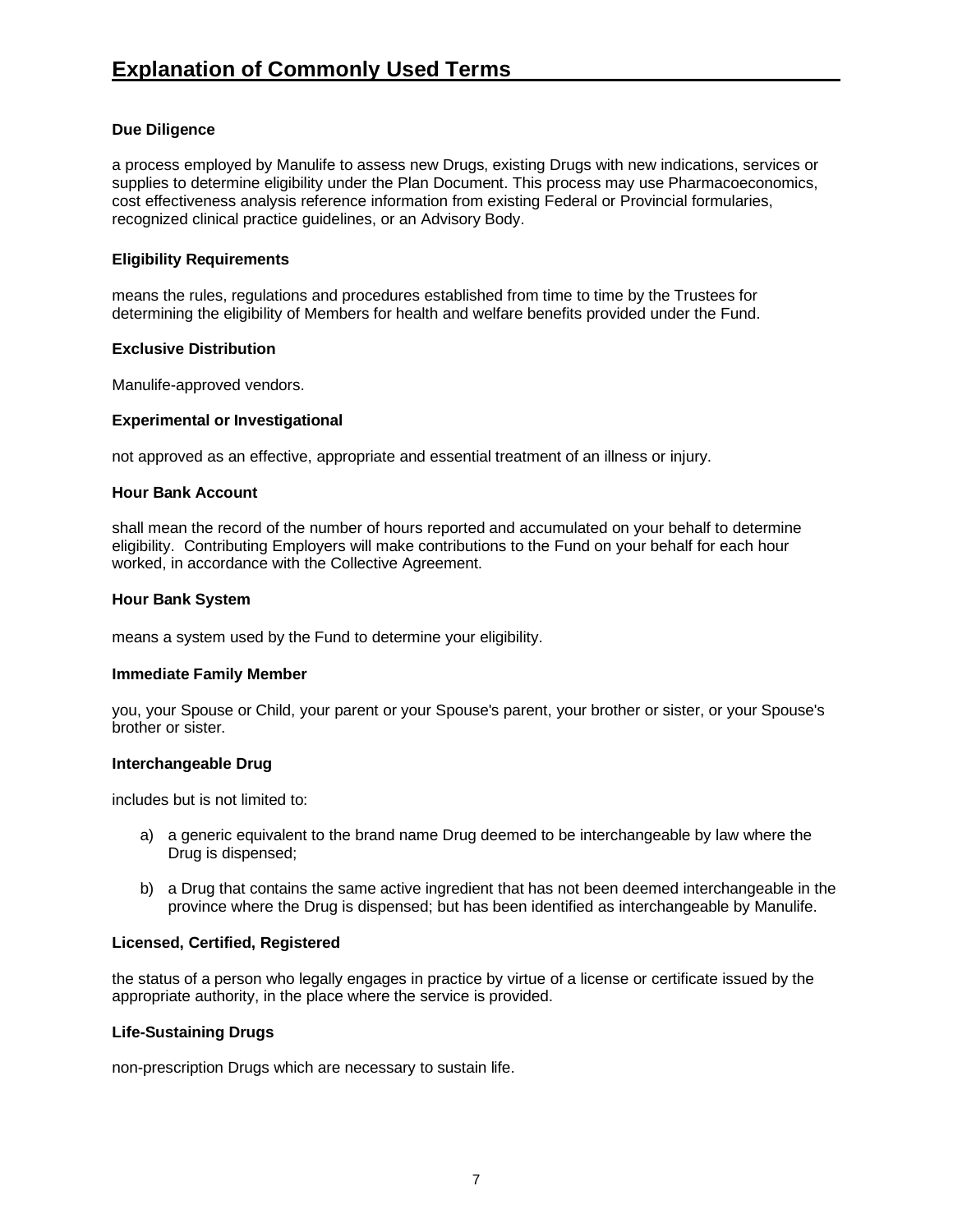#### **Lower Cost Alternative**

if two or more Drugs, supplies or services result in therapeutically similar results, or prescribing guidelines recommend alternate Drugs, supplies or services be tried first that are lower in cost, the lower cost alternative will be considered.

#### **Medically Necessary**

accepted and recognized by the Canadian medical profession and Manulife as effective, appropriate and essential treatment of an illness or injury. Manulife has the right after Due Diligence has been completed to determine whether the Drug, service or supply is covered under the Plan Document.

#### **Patient Assistance Program**

a program that provides assistance to you or your Dependents who are prescribed select Drugs, supplies or services. Manufacturers and distributors may provide patient assistance programs that include financial support, along with education and training.

#### **Pharmacoeconomics**

the scientific discipline that evaluates the value of pharmaceutical Drugs, clinical services or supplies. This discipline includes but is not limited to clinical evaluations, risk analysis, economic value and the cost consequences to plans. Pharmacoeconomic studies serve to guide optimal healthcare resource allocation, in a standardized and scientifically grounded manner as determined by Manulife.

#### **Prior Authorization**

a claims management feature applied to a specific list of Drugs, supplies or services to determine eligibility based on predefined clinical criteria and a Pharmacoeconomic or cost effectiveness evaluation.

#### **Provincial Plan**

any plan which provides hospital, medical, or dental benefits established by the government in the province where the covered person lives.

#### **Reasonable and Customary**

the lowest of:

- a) the prevailing amount charged for the same or comparable service or supply in the area in which the charge is incurred, as determined by Manulife;
- b) the amount shown in the applicable professional association fee guide; or
- c) the maximum price established by law.

#### **Retirement**

means the date you retire in accordance with the constitution and by-laws of the Millwrights' Health & Welfare Trust Agreement or as defined in the Collective Agreement.

#### **Ward**

a hospital room with 3 or more beds which provides standard accommodation for patients.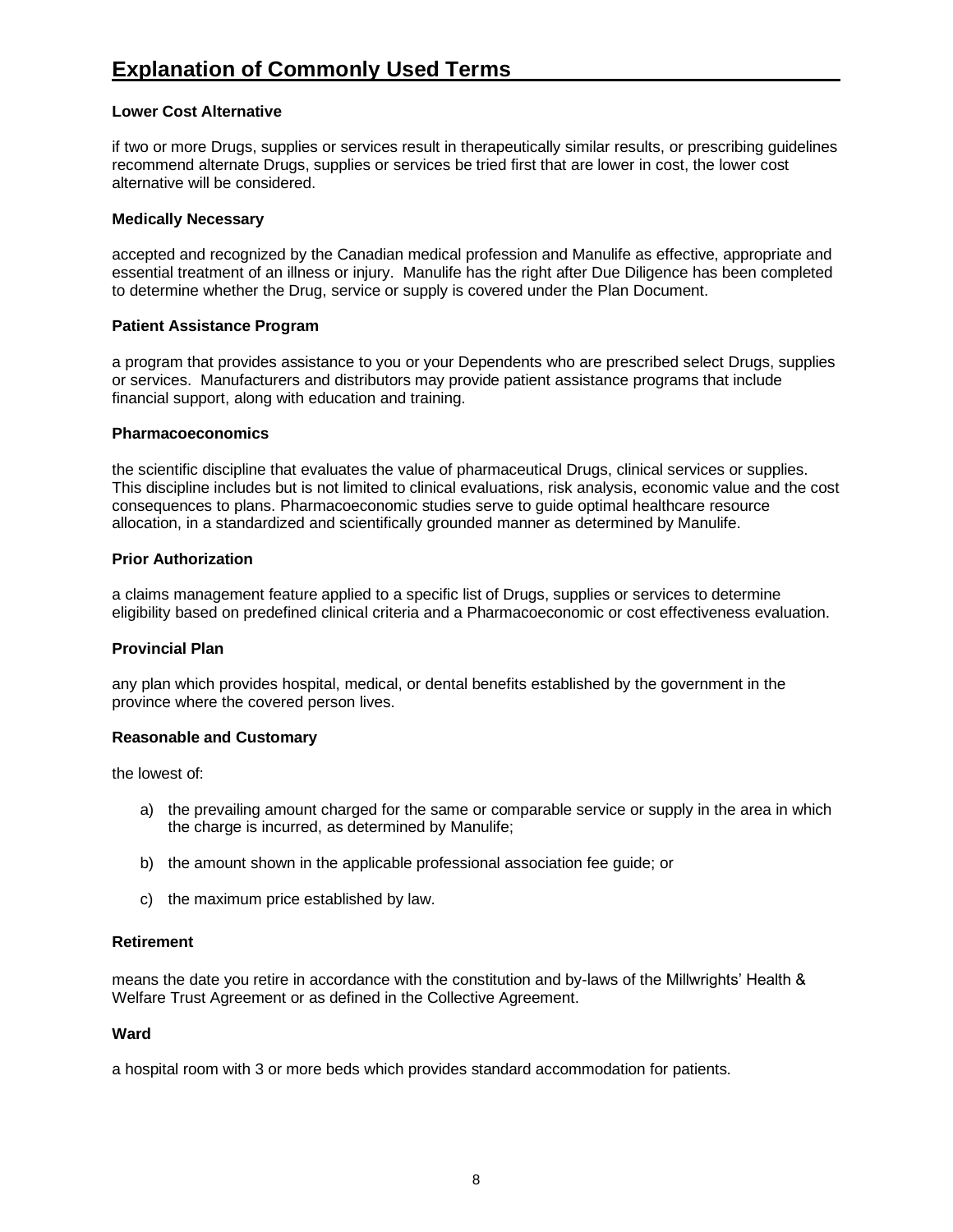## <span id="page-8-1"></span><span id="page-8-0"></span>**Eligibility**

### **Member Eligibility**

You will be eligible for coverage as set out in the Benefit Schedule if you:

- a) are in good standing with the Union;
- b) have met the eligibility requirements;
- c) are a member of an eligible class;
- d) are younger than the Termination Age; and
- e) are residing in Canada.

#### **Dependent Eligibility**

Your Dependents are eligible for coverage on the date you become eligible or the date you first acquire a Dependent, whichever is later. You must apply for coverage for yourself in order for your Dependents to be eligible.

Your dependents must be residing in Canada in order to be covered under this Plan.

#### <span id="page-8-2"></span>**Medical Evidence**

Medical evidence is required when you apply for coverage in excess of the Non-Evidence Limit.

In all cases, medical evidence can be submitted by completing the Evidence of Good Health form, available from your plan administrator, or at www.manulife.com/groupbenefits. Further medical evidence may be requested by Manulife**.**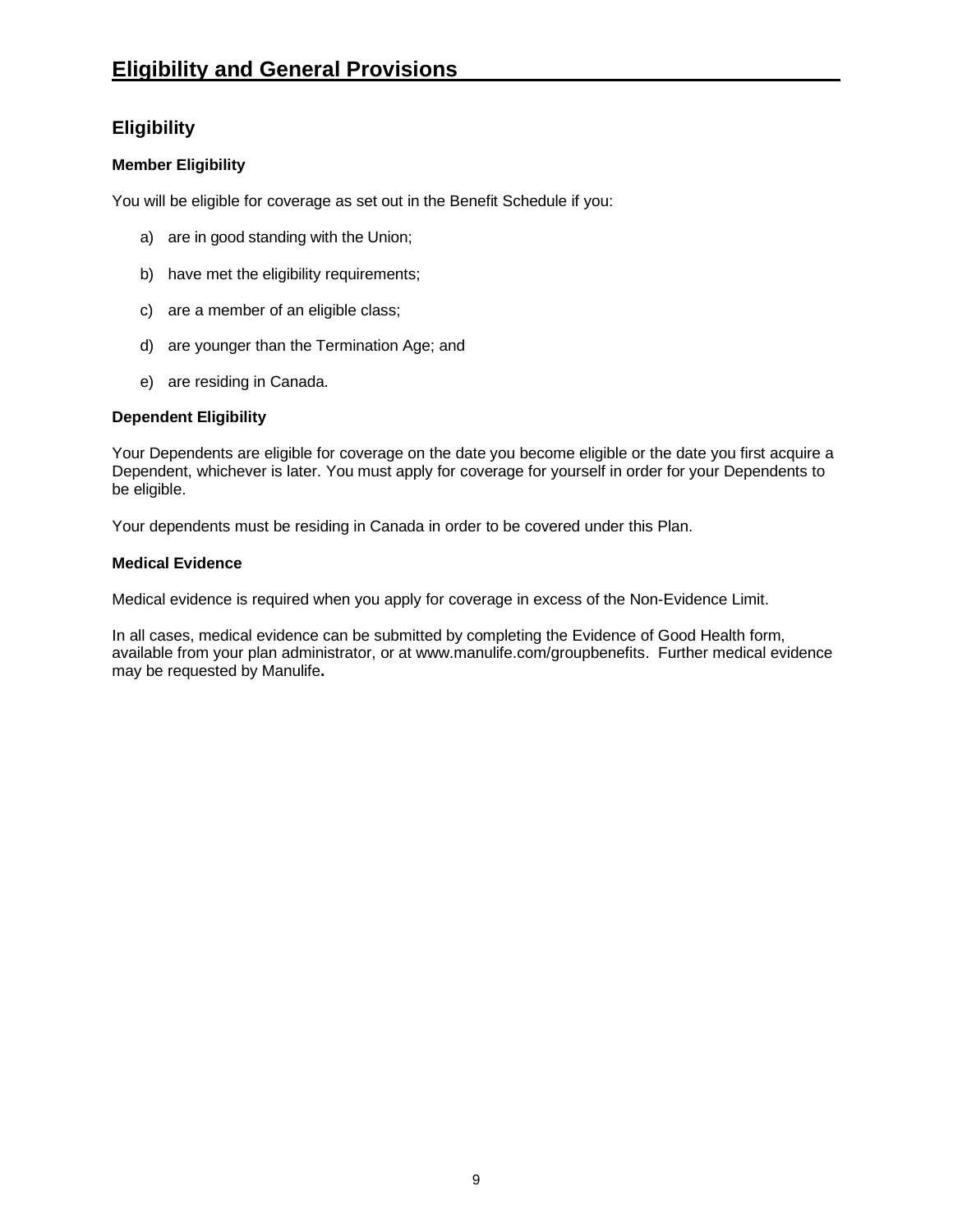## <span id="page-9-0"></span>**Effective Date of Coverage**

#### **Effective Date of Member Coverage**

An application for retiree coverage from this Plan must be made no later than three months after your retirement date, and prior to the date your Plan coverage would otherwise cease. If approved, your first retiree self-payment must be made prior to the date your Plan coverage would otherwise cease.

You must meet the eligibility requirements for plan benefit coverage to become effective.

Please refer to your Plan Administrator for self-payment details.

#### **Effective Date of Dependent Coverage**

Your Dependent's coverage becomes effective on the date the Dependent becomes eligible, or the date any required medical evidence on the Dependent is approved by Manulife, whichever is later.

Your Dependent's coverage will not be effective prior to the date your coverage becomes effective.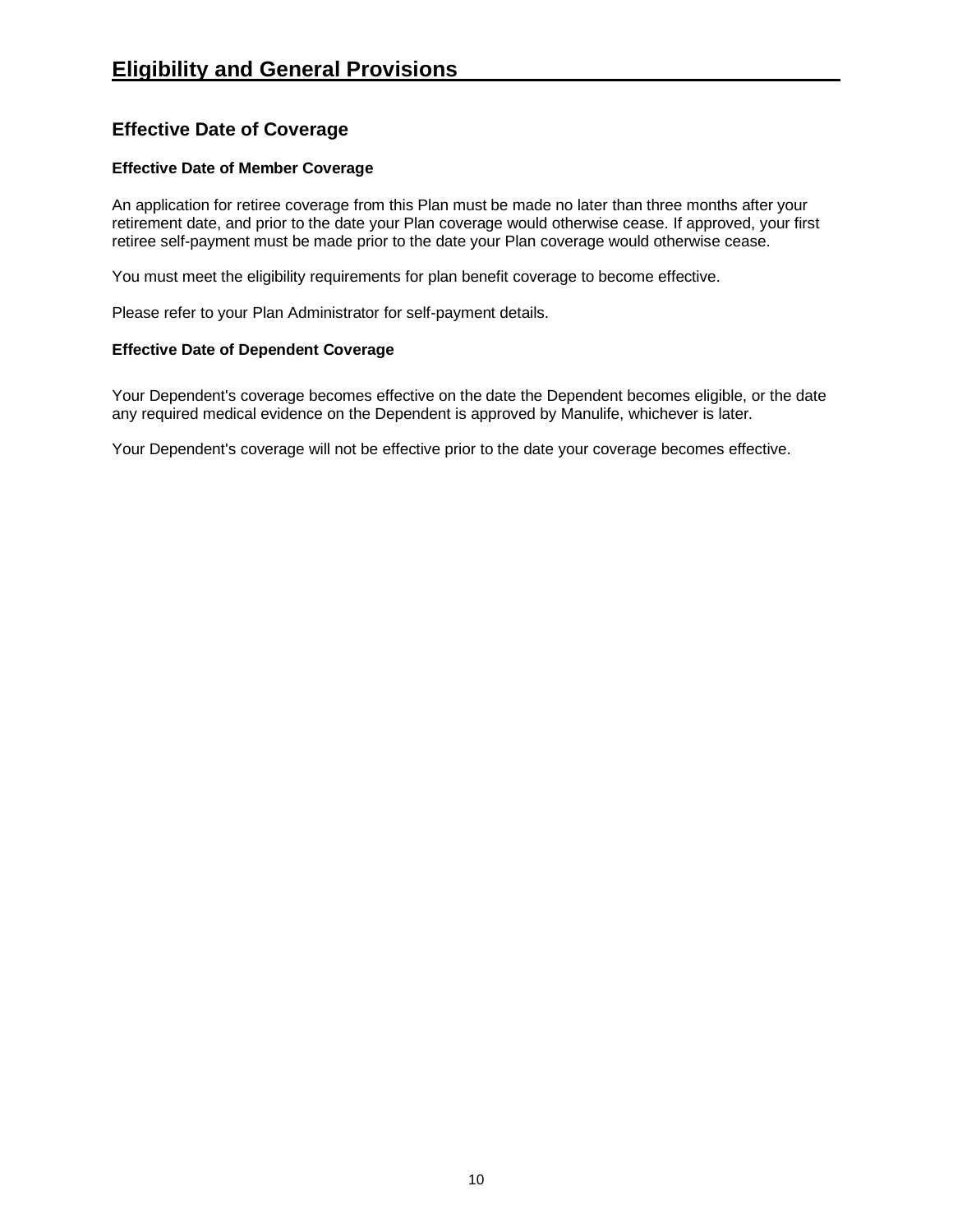#### <span id="page-10-0"></span>**Provision for Self-Pay**

.

Please refer to your Plan Administrator for Self-Payment details.

#### **Maximum Accumulated Hour Bank Account**

The number of hours you may accumulate in your Hour Bank Account may not exceed what is required to provide for 6 months of Coverage Costs. Any hours in excess of this maximum will be credited to the general reserve of the Trust Fund.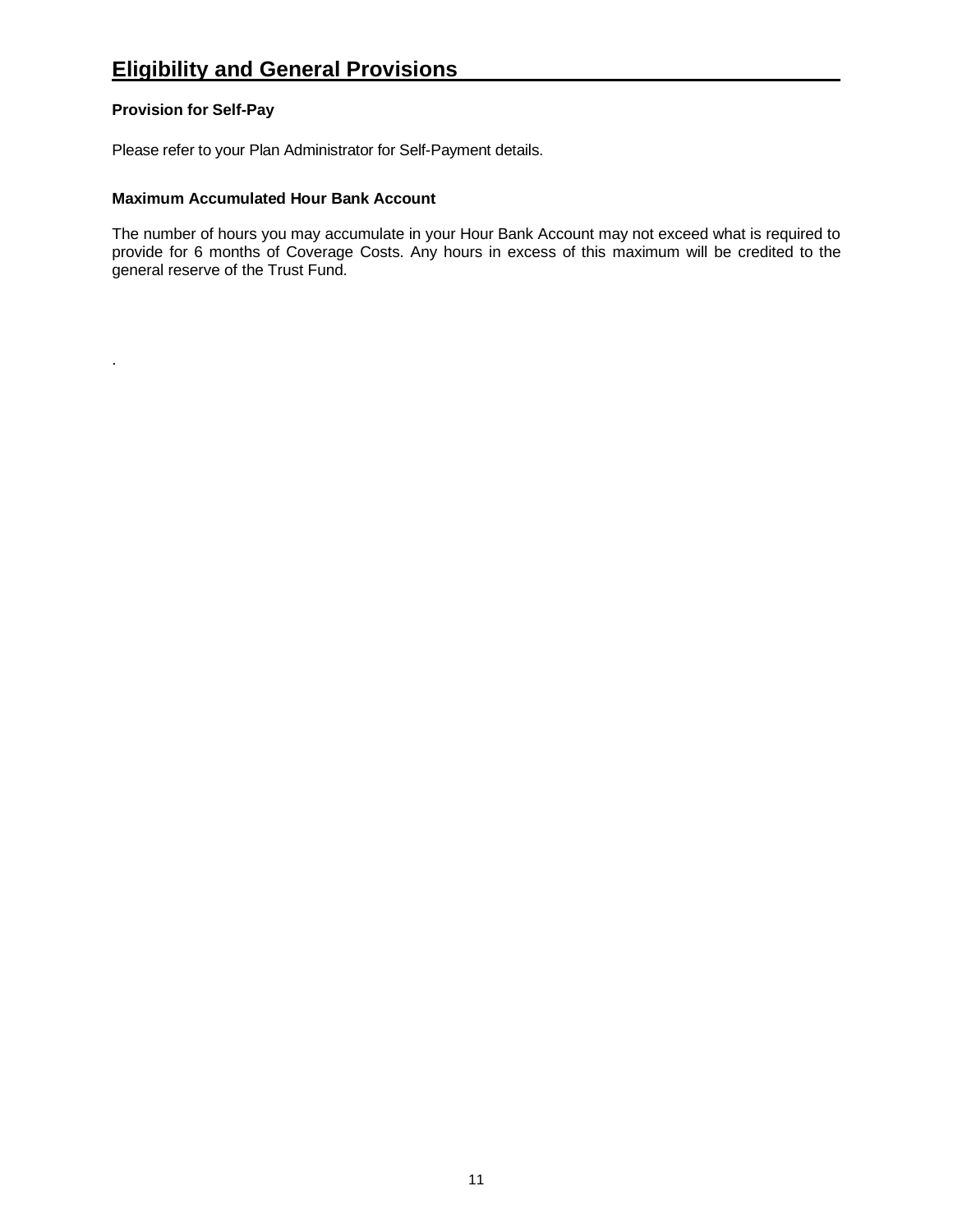## <span id="page-11-1"></span><span id="page-11-0"></span>**Submitting a Claim**

To submit a claim, you can do one of the following:

#### **Submit Online (if applicable)**

Sign up to use Manulife's Plan Member Secure Site at www.manulife.com/groupbenefits.

If your health care service provider cannot send Manulife electronic claim transmissions, you can still submit your claim electronically to us online, right from the Plan Member Secure Site.

For fast, easy and secure claim payments, we encourage you to sign up for direct deposit and electronic claim statements when you set up your access on the Plan Member secure site. Even if you mail us your claims, by providing your banking and email information, your claim payments can be deposited quickly to your bank account and you will receive an email notification, including a link to manulife.ca, where you can sign in to view your electronic claim statement.

#### **By Mail**

You must complete an applicable claim form and mail it to Manulife. Mailing instructions are included on the claim form.

Claim forms are available at www.manulife.com/groupbenefits, or from your plan administrator.

## <span id="page-11-2"></span>**Submission Requirements**

Claims, available at www.manulife.com/groupbenefits, must be submitted within the following timeframes:

- a) 12 months from the date the expense was incurred, for claims for Extended Health Care and Dental Care benefits, while coverage under the plan is in force. Upon termination of a person's coverage under this plan, proof that Extended Health Care and Dental Care benefits are payable must be submitted within the earlier of:
	- i) 12 months from the date the expense was incurred; or
	- ii) 90 days from the date of termination of coverage.

For Extended Health Care, complete the Extended Health Care form. Visit the forms section at www.manulife.com/groupbenefits to determine which claimed expenses can be submitted via the website.

For Dental Care, claims can be submitted either electronically by your dentist, or by paper, using a standard dental claim form.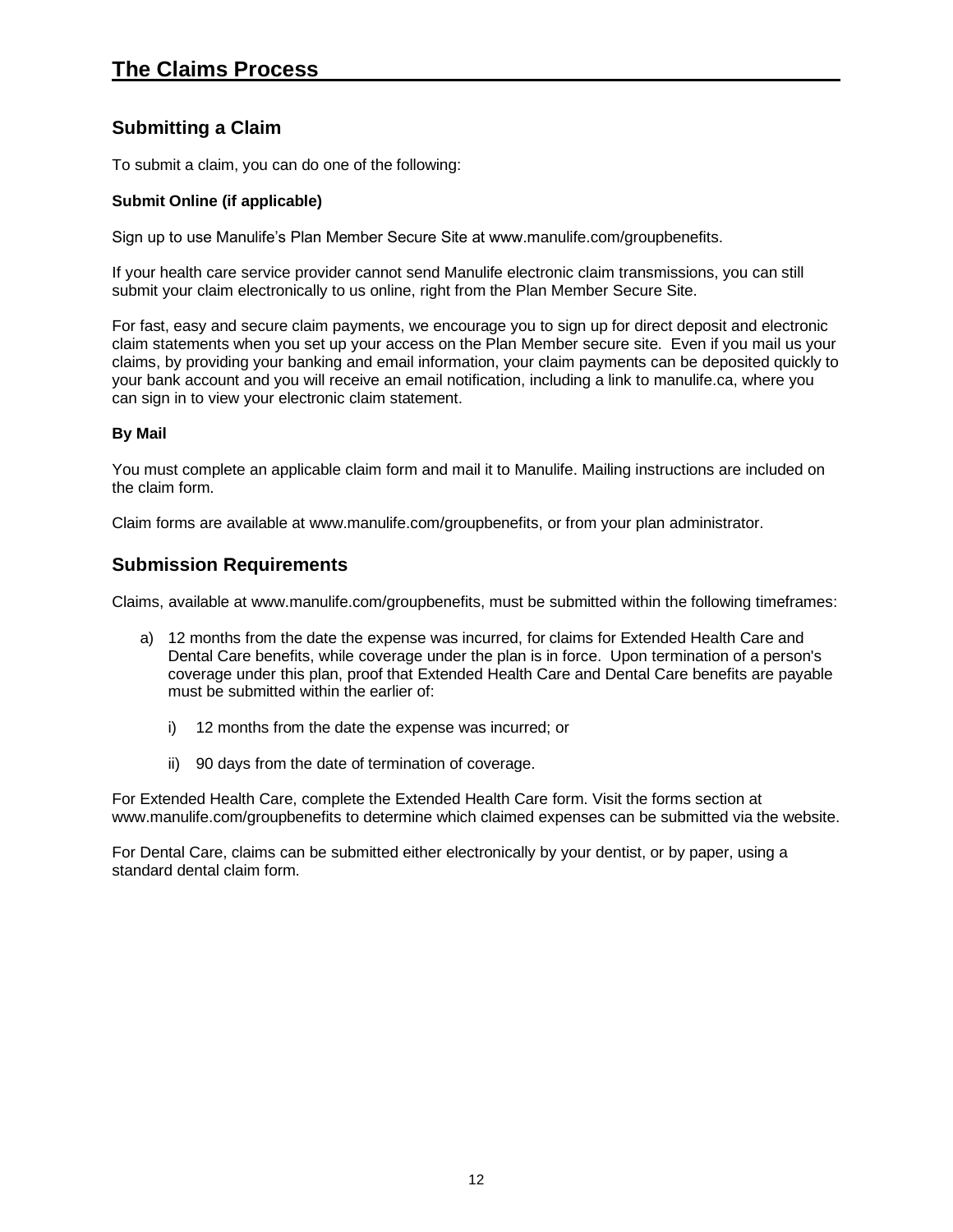## <span id="page-12-0"></span>**Co-ordination of Extended Health Care and Dental Care Benefits**

Did you know that you can recover up to 100% of your expenses if you coordinate claims with your spouse's group plan? This is called coordination of benefits and (briefly) here's how it works:

**If you have a claim for yourself:** then submit to Manulife first. For any unpaid balances, send a copy of your Manulife claim statement and the other insurance carrier's claim form to the other insurance company for processing.

**If you have a claim for your Spouse:** then submit the claim to your Spouse's insurance company. For any unpaid balance, send a copy of the other insurance company's claim statement with a completed Manulife claim form to us for processing.

**If you have a claim for a dependent Child:** then send the claim to the insurance carrier of the parent whose birthdate falls earliest in the calendar year first. Submit any unpaid balance to the other insurance company.

**For complete details, please go to www.manulife.com/groupbenefits.**

## **Naming a Beneficiary**

**This Plan contains a provision removing or restricting the right of the covered person to designate persons to whom or for whose benefit money is to be payable.**

Manulife does not accept beneficiary designations for any benefits under this Plan.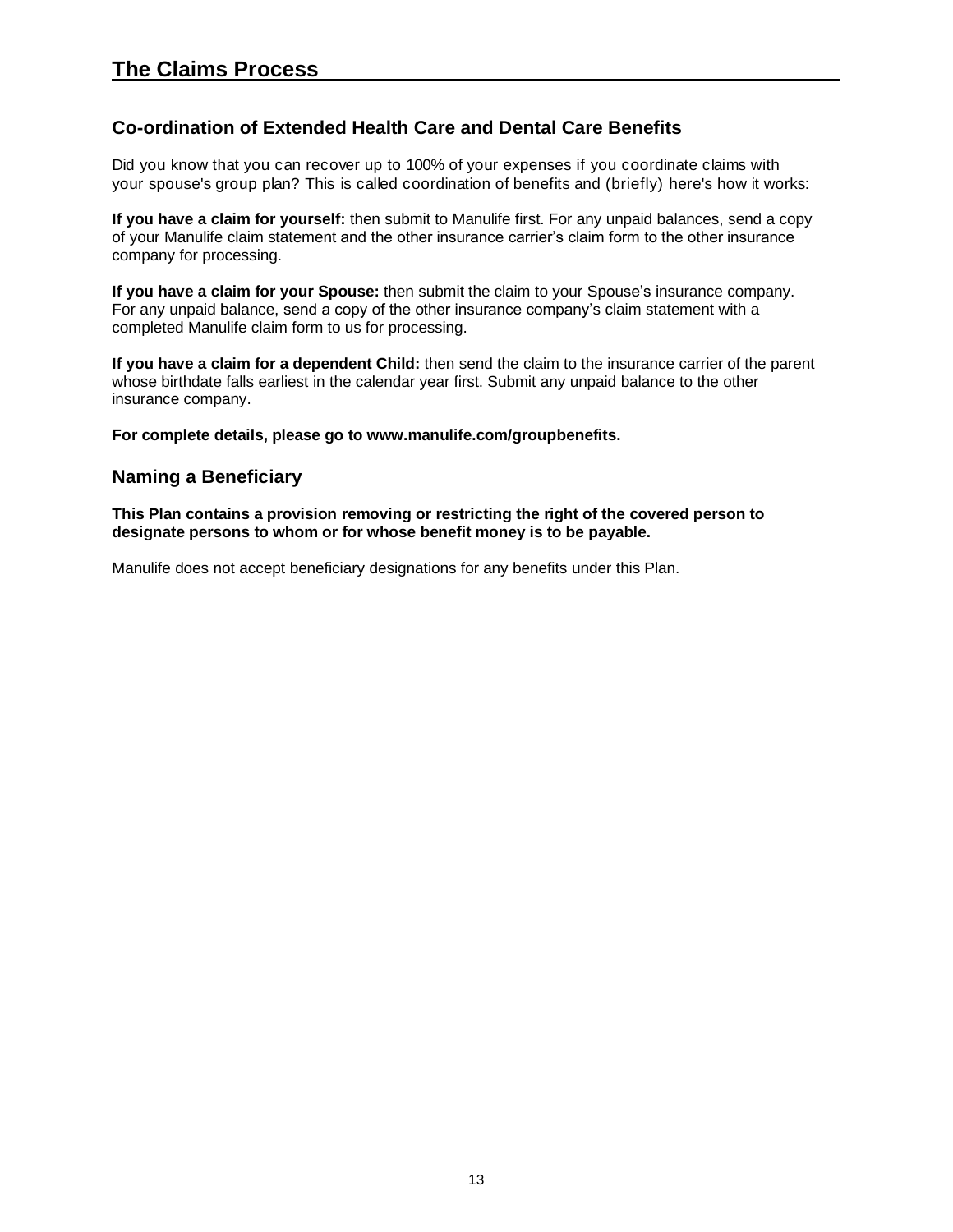## <span id="page-13-0"></span>**Termination of Member Coverage**

Your coverage under this Plan terminates on the earliest of the following dates:

- a) the date this Plan terminates or coverage on the classification to which you belong terminates;
- b) the date the you fail to meet the required monthly Coverage Costs as determined by the rules of the Fund, including the provisions made for self-pay;
- c) the date you reach the Termination Age as shown in the applicable Benefit section;
- d) the date of your death;

.

- e) the date coinciding with the end of the period for which the required premium for your coverage was last paid to Manulife Financial;
- f) the date you are suspended from the Union; or
- g) the date you are eligible to be enrolled under another group contract with similar coverages.

**Military Service:** Employment will be deemed to terminate as of the date upon which you commence active duty in the armed forces of any country, state or international organization.

Your Dependents' coverage terminates on the date your coverage terminates or the date the Dependent ceases to be an eligible Dependent, whichever is earlier.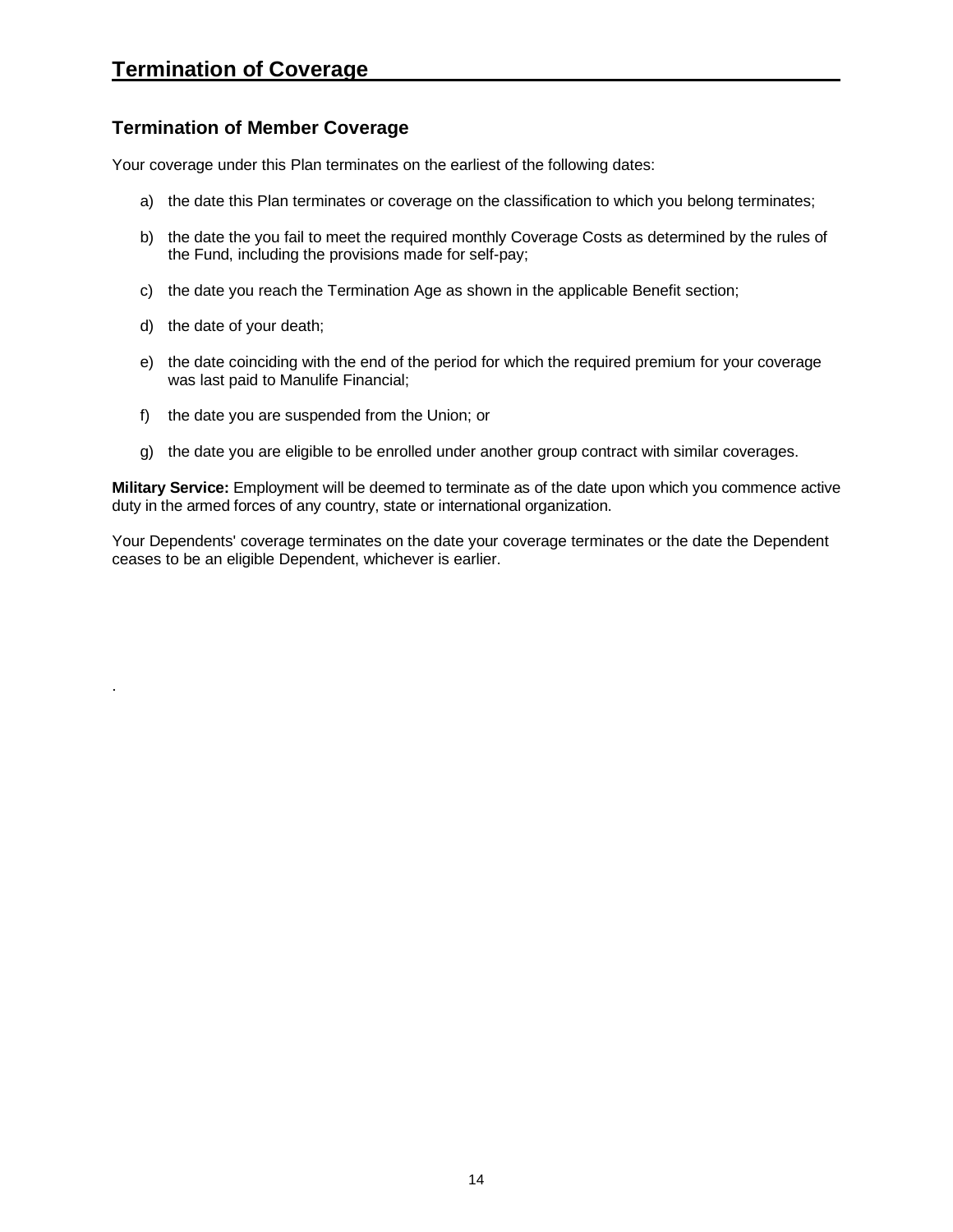## <span id="page-14-1"></span><span id="page-14-0"></span>**Extended Health Care**

**Your Extended Health Care Benefit is provided directly by The Trustees of the Millwrights' Health & Welfare Trust Fund For Alberta. Manulife has been contracted to adjudicate and administer your claims for this benefit following the standard insurance rules and practices. Payment of any eligible claim will be based on the provisions and conditions outlined in this booklet and in the Benefit Plan for the Trustees of the Millwrights' Health & Welfare Trust Fund For Alberta.**

If you or your Dependents incur charges for any of the Covered Expenses specified, your Extended Health Care benefit can provide financial assistance.

Payment of Covered Expenses is subject to any maximum amounts shown below under The Benefit and in the expenses listed under Covered Expenses.

Claim amounts that will be applied to the maximum are the amounts paid after applying the Deductible, Benefit Percentage, and any other applicable provisions.

#### **The Benefit**

**Overall Benefit Maximum** - Unlimited

**Deductible** - Nil

**Drug Dispensing Fee Maximum** - \$10.00 per prescription

#### **Benefit Percentage (Co-insurance)**

100% for

Hospital Care Drugs (Drug Dispensing Fee) Vision (other than Visual Training and Laser Eye Surgery) Medical Services and Supplies (Private Duty Nursing, Accidental Dental, Medical Forms, Ambulance)

#### 80% for

Drugs (other than Drug Dispensing Fee) Professional Services Medical Services and Supplies (Wigs, Surgical Stockings, Surgical Brassieres, Orthopaedic Shoes and Orthotics, Breast Prosthesis, Glucose Monitor)

#### 75% for

Vision (Visual Training)

#### 50% for

Vision (Laser Eye Surgery) Medical Services and Supplies (Hearing Aids, Medical Equipment, CPAP Machine, Myoelectric Arms, Patient Lifters, Wheelchair Ramps, TENS, Extremity Pumps)

#### **Termination Age -** none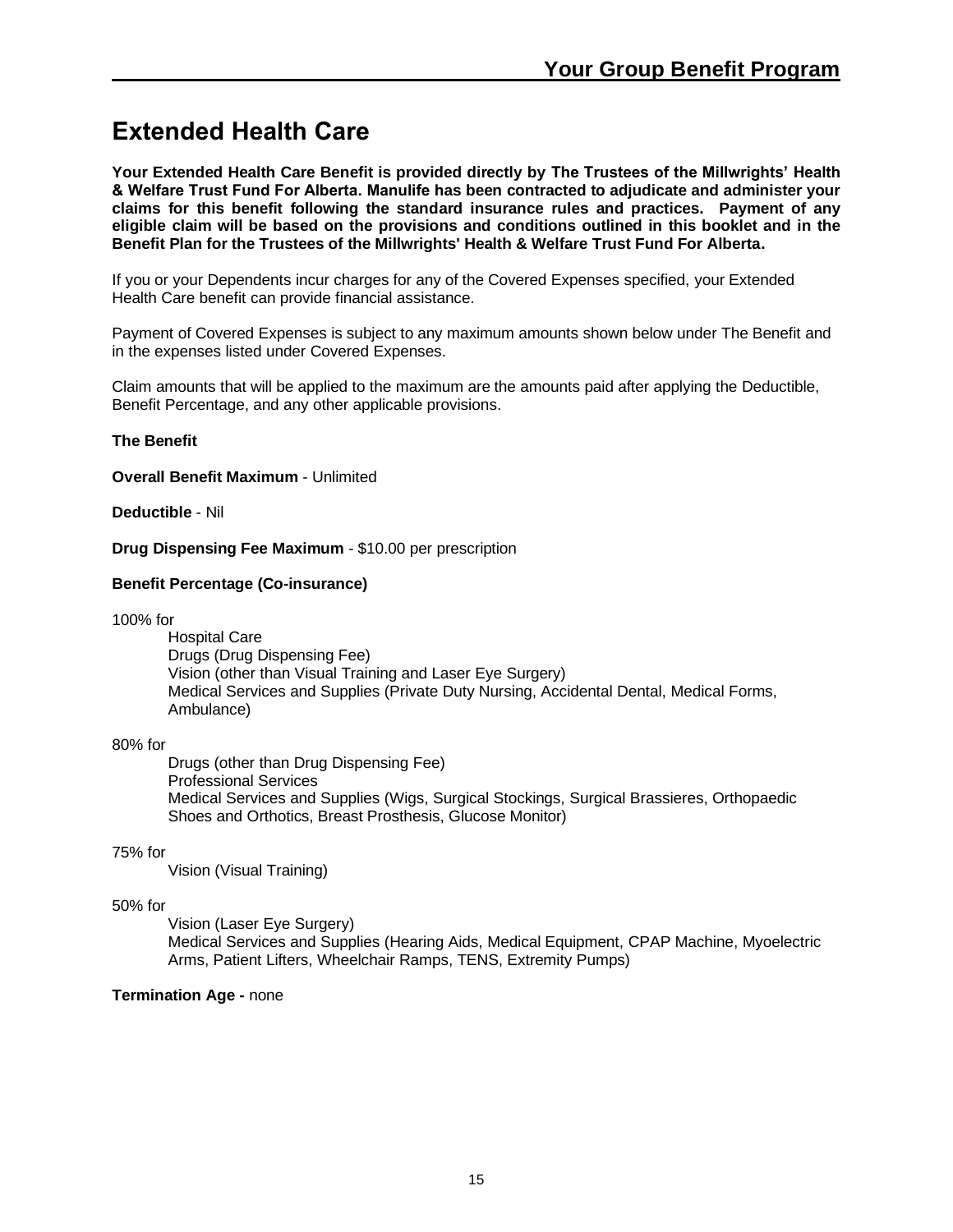#### **Covered Expenses**

The expenses specified are covered to the extent that they are Reasonable and Customary, as determined by Manulife, provided they are:

- a) Medically Necessary for the treatment of an illness or injury and recommended by a physician;
- b) incurred for the care of a person while covered under this Group Benefit Program;
- c) reasonable taking all factors into account;
- d) not covered under the Provincial Plan or any other government-sponsored program;
- e) legally covered;
- f) used as prescribed or recommended by a physician; and
- g) associated with any Drug, supply or service that was subject to the Due Diligence process, the process has been completed with the result that expenses for that drug, supply or service are eligible under the policy as of the date of approval as determined by Manulife and shared with the Plan Sponsor as required.

In the event that a provincial plan or government-sponsored program or plan or legally mandated program excludes, discontinues or reduces payment for any services, treatments or supplies formerly covered in full or in part by such plan or program, this plan will not automatically assume coverage of the charges for such treatments, services or supplies, but will reserve the right to determine, at the time of change, whether the expenses will be considered eligible or not.

This plan will not automatically assume eligibility for all Drugs, services and supplies. New Drugs, existing Drugs with new indications, services and supplies are reviewed by Manulife using the Due Diligence process. Once this process has been completed, the decision will be made by Manulife to include as a covered expense, include with Prior Authorization criteria, exclude or apply maximum limits.

Manulife maintains a list of Drugs, services and supplies that require Prior Authorization. Prior Authorization is applied to ensure that the therapy prescribed is Medically Necessary. Where there are Lower Cost Alternative treatments or prescribing guidelines recommend alternative Drugs be tried first that are lower in cost, you or your eligible dependents will be required to have tried an alternative treatment unless medical contraindications to alternative treatments exist.

At Manulife**'**s discretion, medical information, test results or other documentation will be required from your physician to determine the eligibility of the Drug, service or supply.

Manulife has the right to ensure you or your dependents access Manulife's Exclusive Distribution channels where applicable when purchasing a Drug, service or supply. Manulife may decline a Drug, service or supply purchased from a provider outside the Exclusive Distribution channel.

#### **Adherence**

Non-compliance may result in the drug, service or supply no longer being eligible for reimbursement.

#### **Patient Assistance Programs**

Manulife may require you or your Dependents to apply to and participate in any Patient Assistance Program to which you or your Dependents are entitled. Manulife reserves the right to reduce the amount of a Covered Expense by the amount of financial assistance you or your Dependents are entitled to receive under a Patient Assistance Program.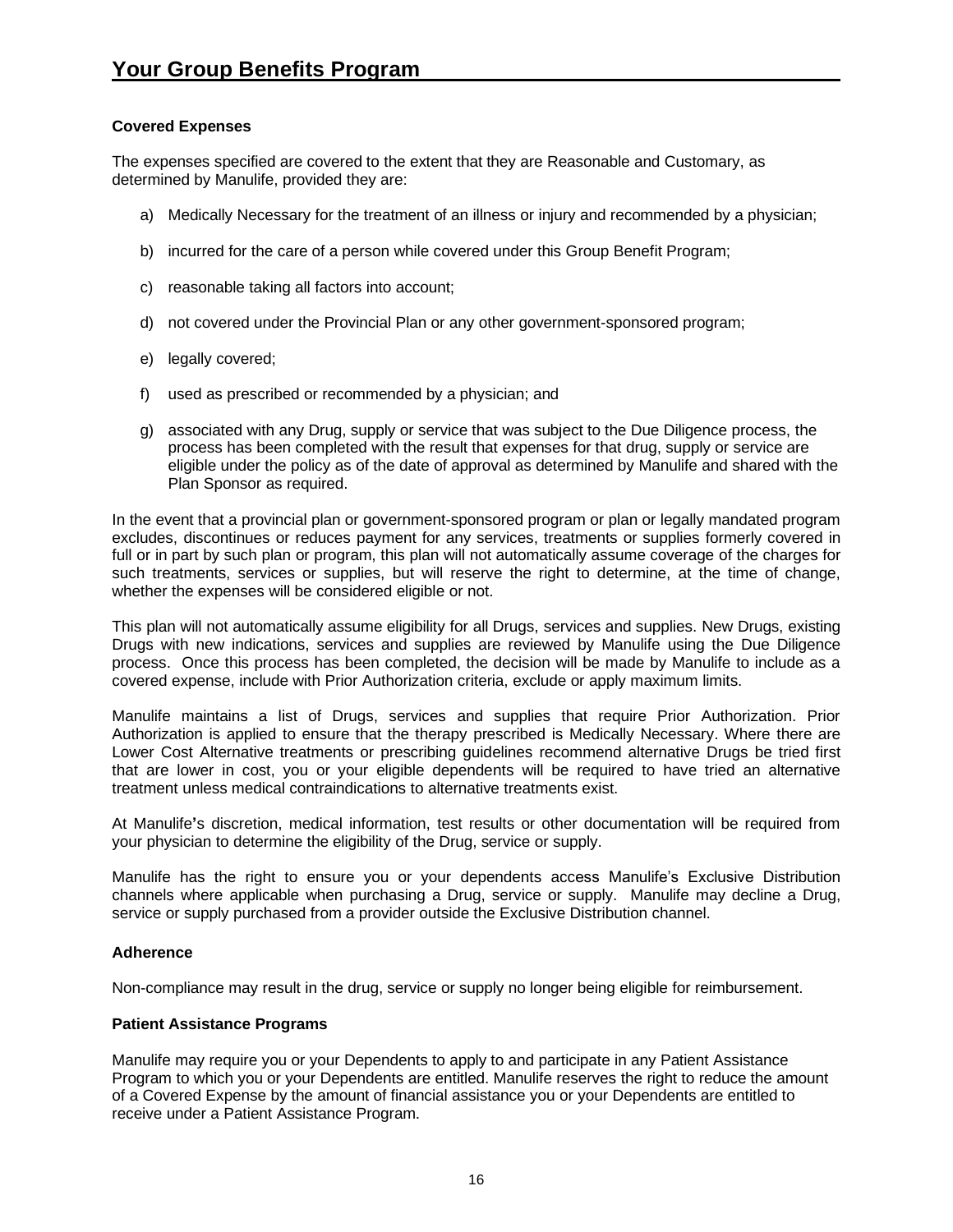#### **Disease Management Programs**

Participation in a Disease Management Program may be required. Participation will be at the discretion of Manulife.

#### **Advance Supply Limitation**

Payment of any Covered Expenses under this benefit which may be purchased in large quantities will be limited to the purchase of up to a 3 months' supply at any one time.

#### **- Drug Expenses**

The maximum quantity of Drugs that will be payable for each prescription will be limited to the lesser of:

- a) the quantity prescribed by your physician or dentist, or
- b) a 34-day supply.

A quantity of up to a 100-day supply may be payable in long term therapy cases, where the larger quantity is recommended as appropriate by your physician and pharmacist.

## **Hospital Care**

- a) charges, in excess of the hospital's public Ward charge, for private accommodation, provided:
	- i) the person was confined to hospital on an in-patient basis, and
	- ii) the accommodation was specifically elected in writing by the patient
- b) private accommodation for confinement in a chronic care facility which starts within 14 days of discharge from a hospital confinement of at least 5 days, up to a maximum of \$25 per day
- c) charges for any portion of the cost of Ward accommodation, utilization or co-payment\* fees (or similar charges) are not covered

\* Charges for copayment fees will be covered for accommodation in a nursing home.

## **Drug Benefit and Pharmacy Services for Quebec Residents**

Group benefit plans that provide prescription drug coverage to Quebec residents must meet certain requirements under Quebec's prescription drug insurance and pharmacy services insurance legislation (An Act Respecting Prescription Drug Insurance and the Health Insurance Act). If you and your dependents reside in Quebec, the provisions specified under Drug Benefit and Pharmacy Services For Persons Who Reside In Quebec, will apply to your Drug benefit.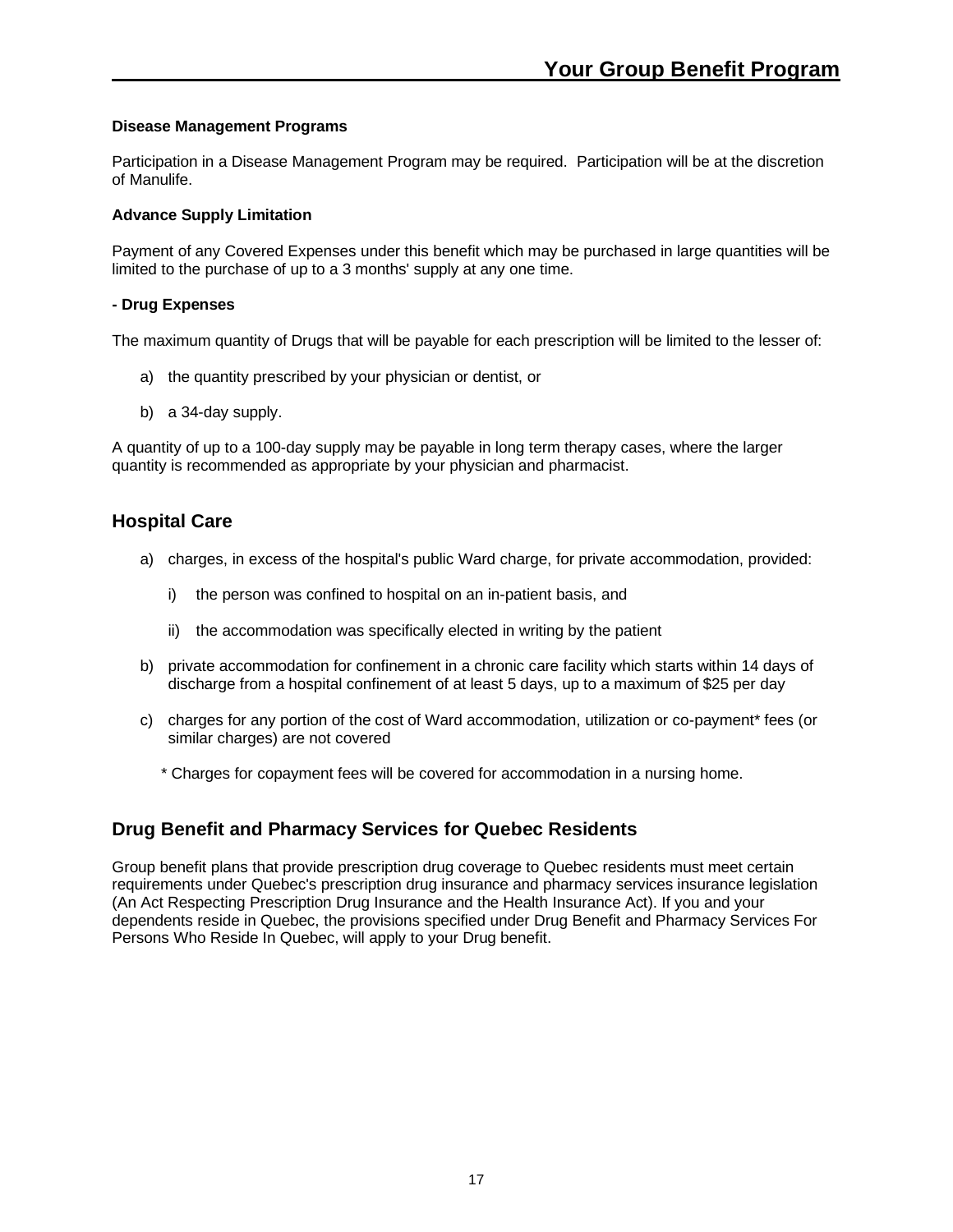## **ManuScript Generic Drug Plan 2 - Prescription Drugs**

Charges incurred for the following expenses are payable when prescribed in writing by a physician or dentist and dispensed by a licensed pharmacist:

- a) Drugs for the treatment of a sickness or injury, which by law or convention require the written prescription of a physician or dentist;
- b) oral contraceptives;
- c) injectable medications;
- d) non-prescription injectable vitamins;
- e) Life-Sustaining Drugs;
- f) preventive vaccines and medicines (oral or injected); and
- g) standard syringes, needles and diagnostic aids, required for the treatment of diabetes.

Charges for the following expenses are **not** covered:

- a) charges for cotton swabs, rubbing alcohol, automatic jet injectors and similar equipment;
- b) charges made by a practitioner or physician to administer injectable medications;
- c) Drugs, biologicals and related preparations which are administered in hospital on an in-patient or out-patient basis;
- d) prescription vitamins;
- e) Drugs determined to be ineligible as a result of Due Diligence;
- f) anti-obesity Drugs; or
- g) intrauterine devices and diaphragms.

#### **- Drug Maximums**

Fertility Drugs - \$5,000 per lifetime

Anti-smoking Drugs - \$500 per lifetime

Drugs used in the treatment of a sexual dysfunction - \$500 per calendar year

All other covered Drug expenses - Unlimited

#### **- Payment of Covered Expenses**

Payment of your covered Drug expenses will be subject to any Drug Deductible, any Drug Dispensing Fee Maximum, the Benefit Percentage for Drugs and any maximum.

Covered Expenses for any prescribed Drug will not exceed the price of the Lower Cost Alternative Drug that can legally be used to fill the prescription, as listed in the Provincial Drug Benefit Formulary or a Lower Cost Alternative that provides therapeutically similar results as identified by Manulife.

Manulife can limit the covered expense for any Drug to that of a lower cost Interchangeable Drug at the time the Drug is purchased.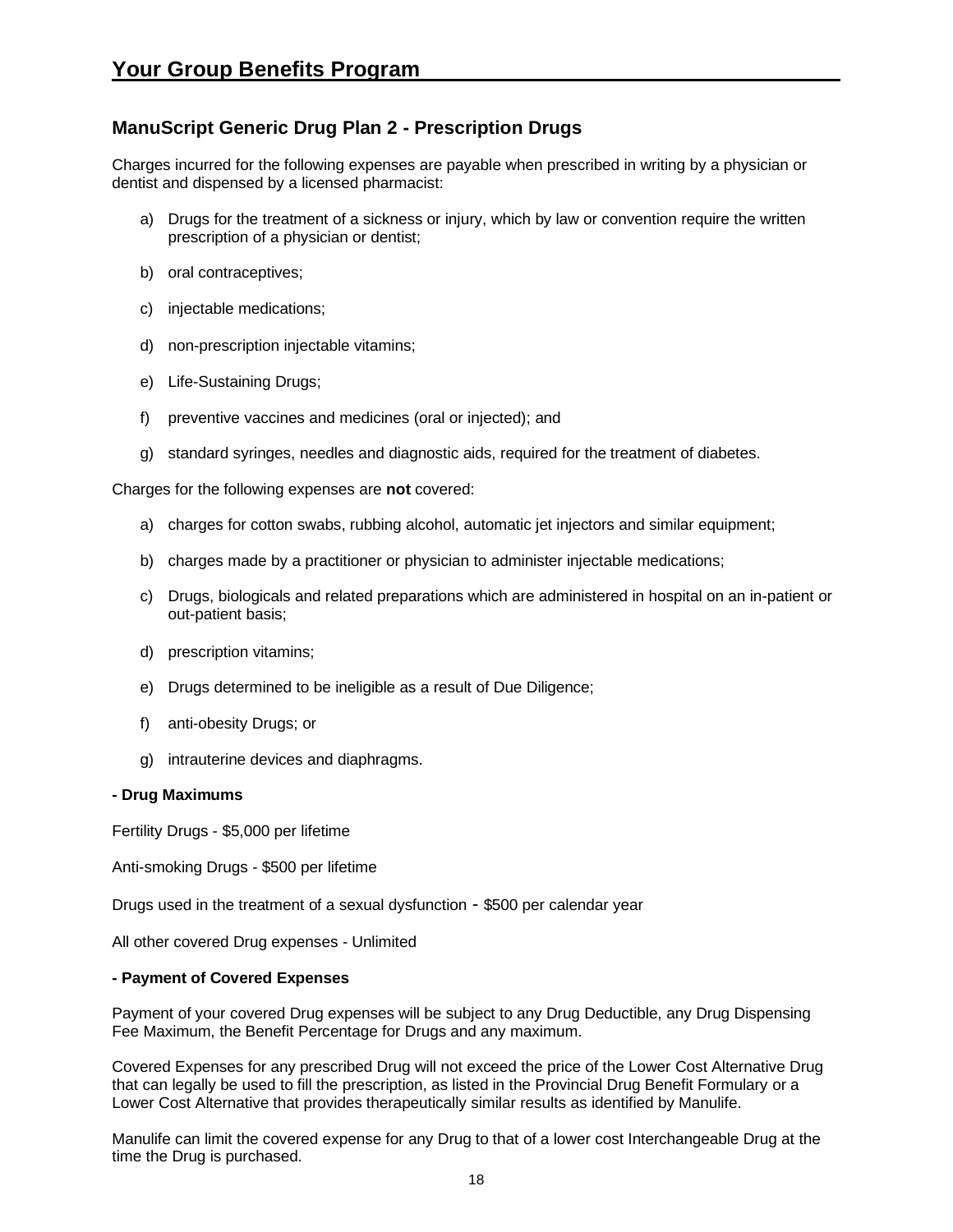If there is no Lower Cost Alternative Drug for the prescribed Drug, the amount payable is based on the cost of the prescribed Drug.

#### **- No Substitution Prescriptions**

If your prescription contains a written direction from your physician or dentist that the prescribed Drug is not to be substituted with another product, the maximum amount covered is the price of the Lower Cost Alternative Drug that can legally be used to fill the prescription, as listed in the Provincial Drug Benefit Formulary or a Lower Cost Alternative that provides therapeutically similar results as identified by Manulife.

If there is no Lower Cost Alternative Drug for the prescribed Drug, the amount payable is based on the cost of the prescribed Drug.

Reimbursement at the cost of a prescribed Drug, where a Lower Cost Alternative Drug is available, will only be considered if medical evidence is provided by the treating physician to support why the Lower Cost Alternative Drug cannot be tolerated or is ineffective.

Payment of your covered Drug expenses will be subject to any Drug Deductible, any Drug Dispensing Fee Maximum, the Benefit Percentage for Drugs and any maximum.

#### **- Payment of Drug Claims**

Your Pay Direct Drug Card provides your pharmacist with immediate confirmation of covered Drug expenses. This means that when you present your Pay Direct Drug Card to your pharmacist at the time of purchase, you and your eligible Dependents will not incur out-of-pocket expenses for the full cost of the prescription.

The Pay Direct Drug Card is honoured by participating pharmacists displaying the appropriate Pay Direct Drug decal.

To fill a prescription for covered Drug expenses:

- a) present your Pay Direct Drug Card to the pharmacist at the time of purchase; and
- b) pay any amounts that are not covered under this benefit.

You will be required to pay the full cost of the prescription at time of purchase if:

- a) you cannot locate a participating Pay Direct Drug pharmacy;
- b) you do not have your Pay Direct Drug Card with you at that time; or
- c) the prescription is not payable through the Pay Direct Drug Card system.

For details on how to receive reimbursement after paying the full cost of the prescription, please see your plan administrator.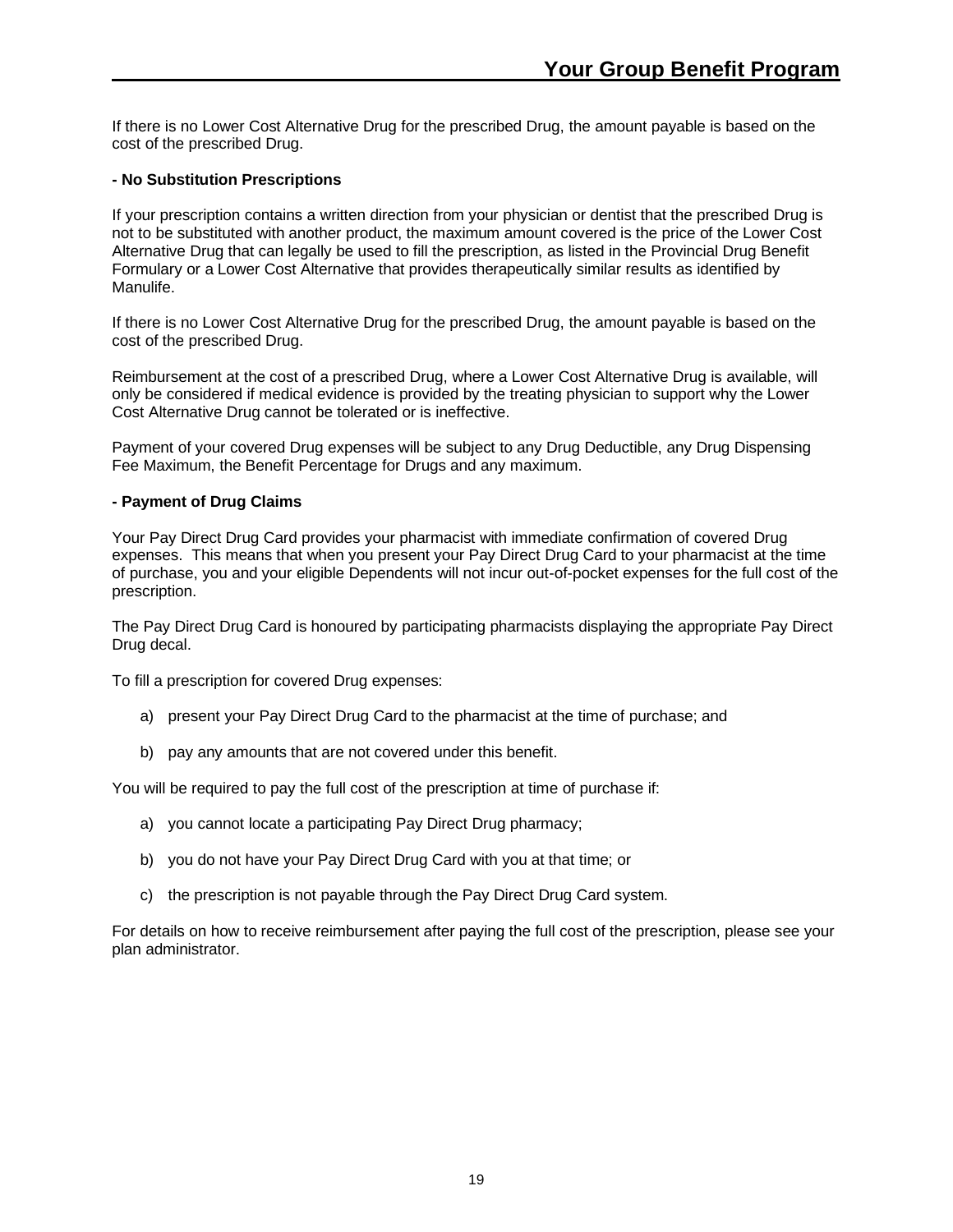## **Vision Care**

- a) eye exams, up to \$100 per 2 calendar years;
- b) purchase and fitting of prescription glasses or elective contact lenses, as well as repairs, to a maximum of \$400 per 12 consecutive months for persons under age 18 and \$400 per 2 calendar years for persons age 18 and over;
- c) if contact lenses are required to treat a severe condition, or if vision in the better eye can be improved to a 20/40 level with contact lenses but not with glasses, the maximum payable will be \$200 per 2 calendar years;
- d) elective laser vision correction procedures, \$600 per eye per lifetime; and
- e) visual training, unlimited.

## **Professional Services**

Services provided by the following licensed practitioners:

- a) Chiropractor \$400 per calendar year
- b) Naturopath \$400 per calendar year
- c) Osteopath \$400 per calendar year
- d) Physiotherapist unlimited
- e) Podiatrist/Chiropodist \$400 per calendar year
- f) Psychologist \$400 per calendar year combined for services of a psychologist and social worker
- g) Social Worker \$400 per calendar year combined for services of a psychologist and social worker
- h) Speech Therapist \$400 per calendar year

Recommendation by a physician for Professional Services is not required.

Expenses for some of these Professional Services may be payable in part by Provincial Plans. In those provinces, expenses under this Benefit Program are payable after the Provincial Plan's maximum for the benefit year has been paid.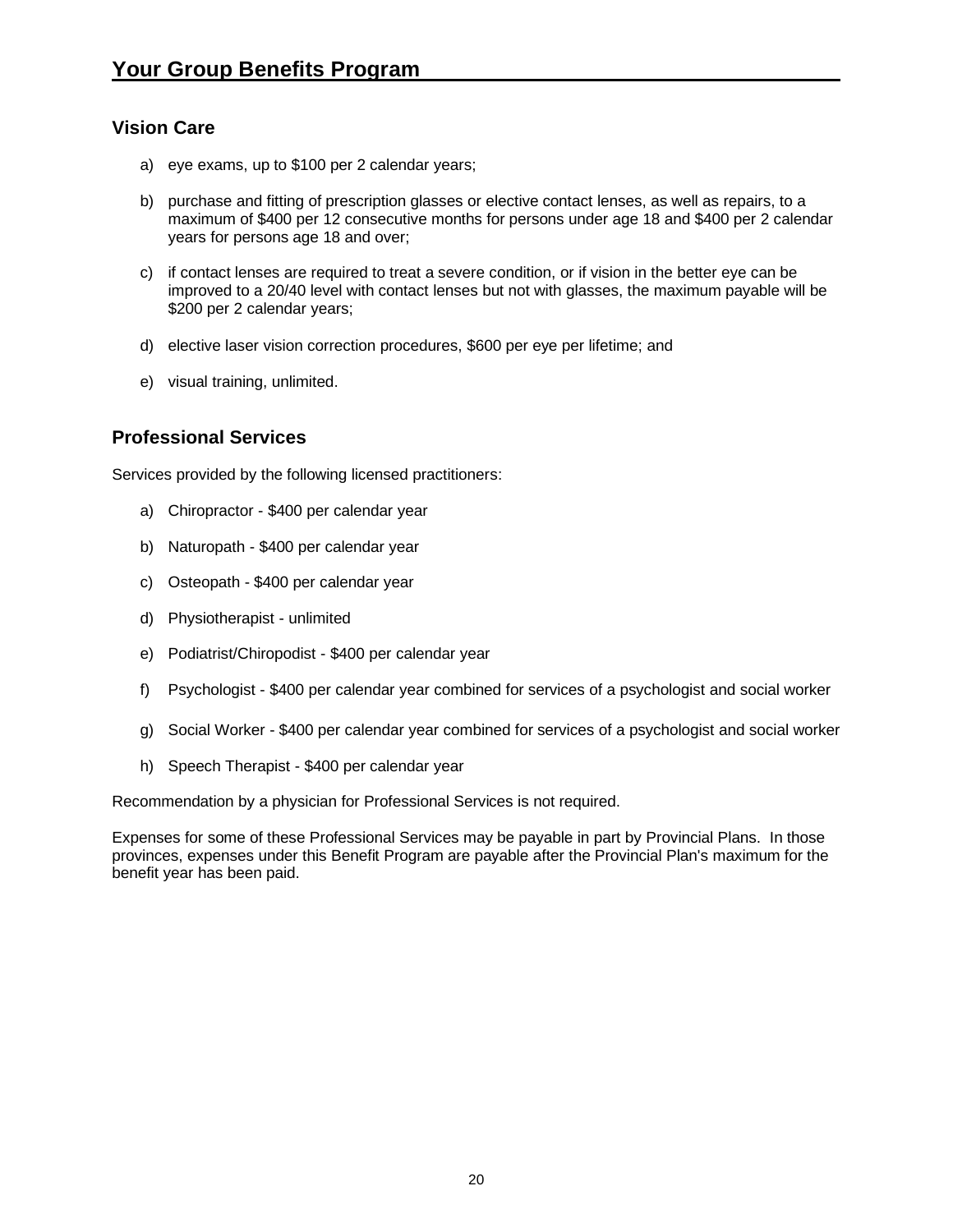## **Medical Services and Supplies**

Note: For all medical equipment and supplies covered under this provision, Covered Expenses will be limited to the cost of the device or item that adequately meets the patient's fundamental medical needs.

#### **Private Duty Nursing**

Services which are deemed to be within the practice of nursing and which are provided in the patient's home by:

- a) a registered nurse; or
- b) a registered nursing assistant (or equivalent designation) who has completed an approved medications training program.

Covered Expenses are subject to a maximum of \$10,000 every 3 calendar years. On January 1<sup>st</sup> coinciding with or immediately following the date the Member attains age 70, the amount payable will be a lifetime maximum of \$10,000, less any amount paid out in the previous 3 calendar years.

Charges for the following services are **not** covered:

- a) service provided primarily for custodial care, homemaking duties, or supervision;
- b) service performed by a nursing practitioner who is an Immediate Family Member or who lives with the patient;
- c) service performed while the patient is confined in a hospital, nursing home, or similar institution; or
- d) service which can be performed by a person of lesser qualification, a relative, friend, or a member of the patient's household.

Pre-Determination of Benefits

Before the services begin, it is advisable that you submit a detailed treatment plan with cost estimates. You will then be advised of any benefit that will be provided.

#### **Ambulance**

Charges for a licensed ambulance service provided in the patient's province of residence, including air ambulance, to transfer the patient to the nearest hospital where adequate treatment is available.

#### **Medical Equipment**

Rental or, when approved by Manulife, purchase of:

- a) Mobility Equipment: crutches, canes, walkers, and wheelchairs; and
- b) Durable Medical Equipment: manual hospital beds, respiratory and oxygen equipment, and other durable equipment usually found only in hospitals, up to a maximum of \$10,000 per 3 calendar years.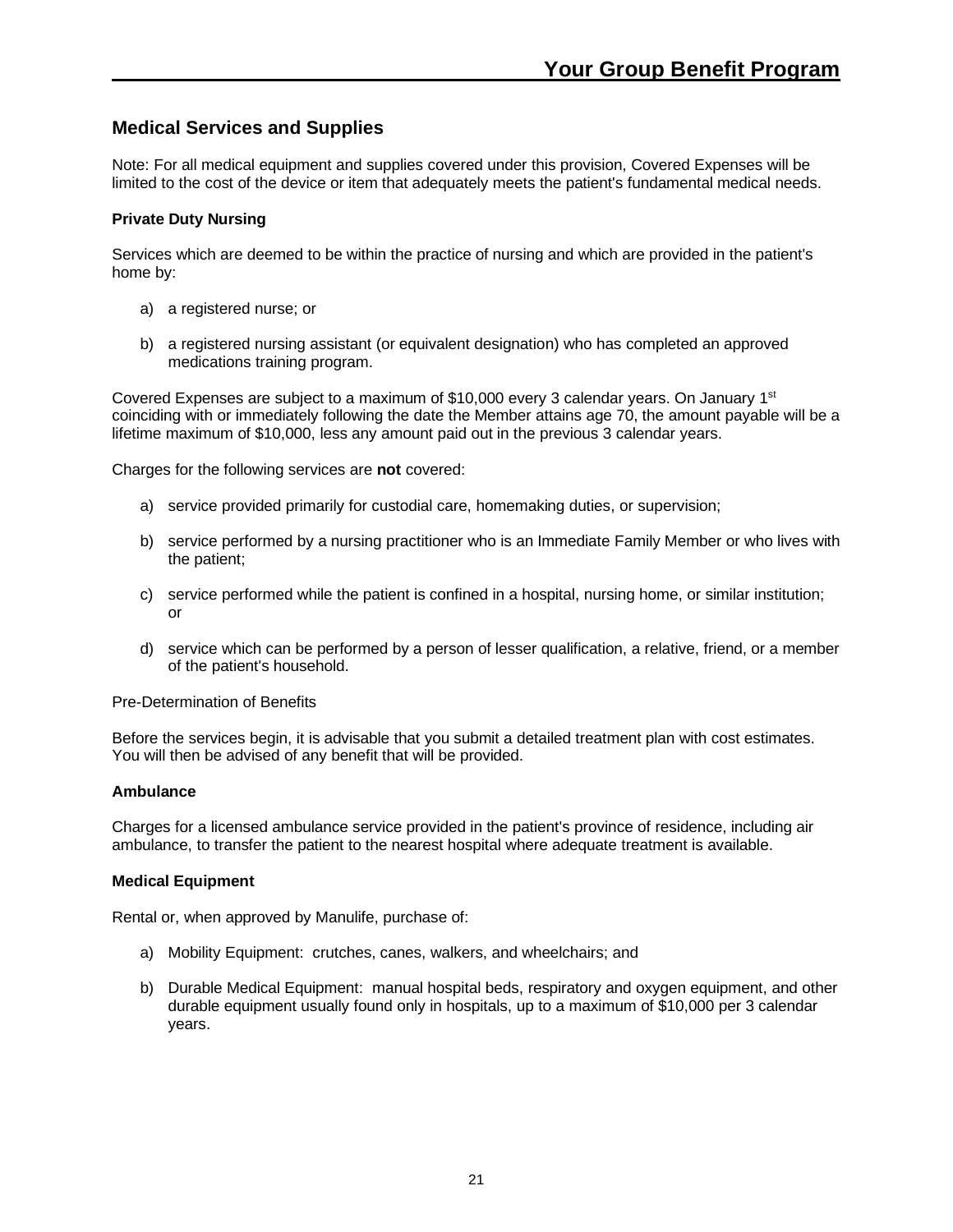#### **Non-Dental Prostheses, Supports and Hearing Aids**

- a) external prostheses. Breast prostheses will be subject to the limit of one per 12 months. Myoelectric arms will be subject to the limit of \$10,000 per prosthesis.
- b) surgical stockings, up to a maximum of 2 pairs per calendar year;
- c) surgical brassieres, up to a maximum of 2 every 12 months;
- d) braces (other than foot braces), trusses, collars, leg orthosis, casts and splints;
- e) custom-made shoes which are required because of a medical abnormality that, based on medical evidence, cannot be accommodated in a stock-item orthopaedic shoe or a modified stock-item orthopaedic shoe, up to 1 pair per calendar year to a maximum of \$500 (must be constructed by a certified orthopaedic footwear specialist);
- e) casted, custom-made orthotics, up to a maximum of 2 pairs per 2 calendar years to a maximum of \$300 for Dependent children under age 19, and 1 pair per 2 calendar years to a maximum of \$300 for any other person; and
- f) cost, installation, repair and maintenance of hearing aids, (including charges for batteries) to a maximum of \$1,000 per ear every 4 calendar years.

#### **Other Supplies and Services**

- a) ileostomy, colostomy and incontinence supplies;
- b) medicated dressings and burn garments;
- c) wigs and hairpieces for patients with temporary hair loss as a result of medical treatment, up to a maximum of \$250 per lifetime;
- d) oxygen;
- e) CPAP machine and supplies, up to \$2,500 per 3 calendar years;
- f) mechanical or hydraulic patient lifters, up to \$2,000 per lifter, once every 5 years;
- g) outdoor wheelchair ramps, up to \$2,000 per lifetime;
- h) blood-glucose monitor machines, one every 4 years;
- i) Transcutaneous Nerve Stimulators (TENS), up to \$700 per lifetime;
- j) extremity pumps for lymphedema, up to \$1,500 per lifetime;
- k) microscopic and other similar diagnostic tests and services rendered in a licensed laboratory in the province of Quebec; and
- l) charges for the treatment of accidental injuries to natural teeth or jaw, provided the treatment is rendered within 12 months of the accident, excluding injuries due to biting or chewing, up to a maximum of \$2,500 per lifetime.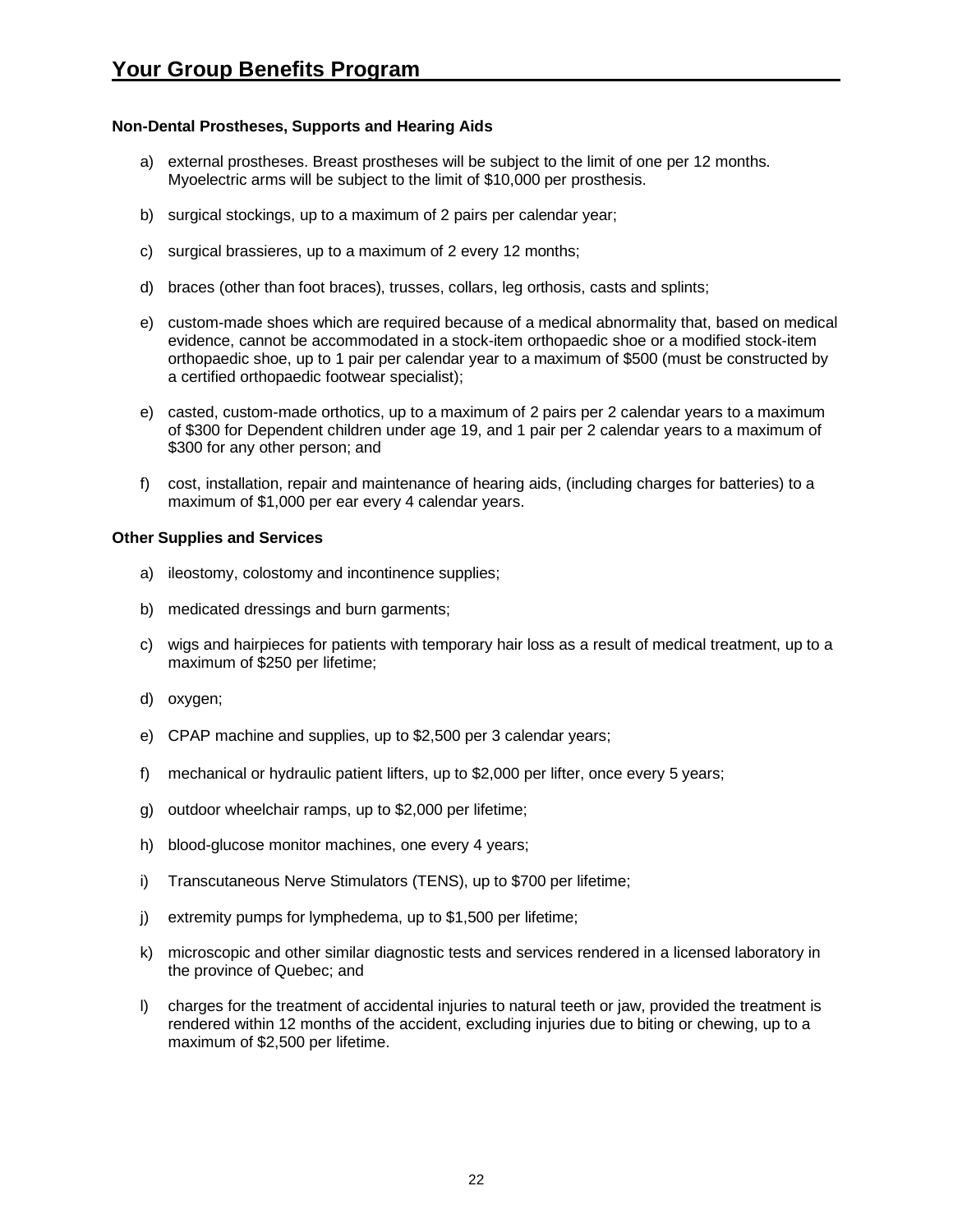#### **Subrogation (Third Party Liability)**

If your medical expenses result from an injury caused by another person and you have the legal right to recover damages, your employer may request that you complete a subrogation reimbursement agreement when you submit a claim for such expenses.

On settlement or judgement of your legal action, you will be required to reimburse your employer those amounts you recover which, when added to the payments you received from your employer, exceed 100% of your incurred expenses.

## **Exclusions**

No Extended Health Care benefits are payable for expenses related to:

- a) war, insurrection, the hostile actions of any armed forces or participation in a riot or civil commotion;
- b) committing or attempting to commit an assault or criminal offence;
- c) injuries sustained while operating a motor vehicle while under the influence of any intoxicant, including alcohol;
- d) an illness or injury for which benefits are payable under any government plan or workers' compensation;
- e) charges for periodic check-ups, broken appointments, third party examinations, travel for health purposes, or completion of claim forms;
- f) services or supplies provided by an employer's medical or dental department;
- g) services or supplies for which no charge would normally be made in the absence of group benefit coverage;
- h) services and supplies where reimbursement would have been made under a governmentsponsored plan, in the absence of coverage;
- i) services or supplies which are not permitted by law to be paid;
- j) services or supplies which are required for recreation or sports;
- k) services or supplies which would have been payable by the Provincial Plan if proper application had been made;
- l) medical treatment which is not usual or customary, or is Experimental or Investigational in nature;
- m) medical or surgical care which is cosmetic;
- n) services or supplies which are performed or provided by the covered person, an Immediate Family Member or a person who lives with the covered person;
- o) services or supplies which are provided while confined in a hospital on an in-patient basis; or
- p) services or supplies which are not specified as a covered expense under this benefit.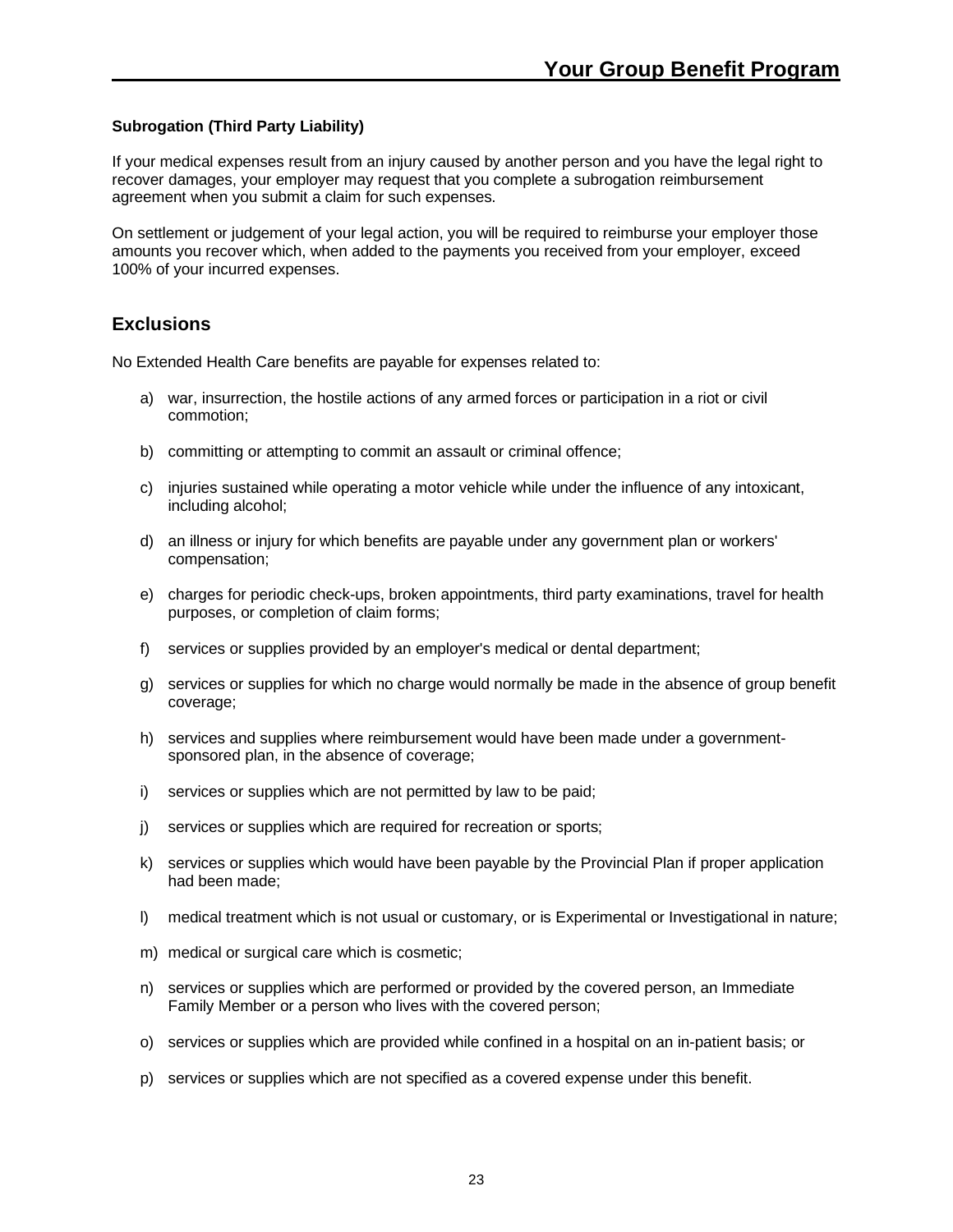## **Drug Benefit and Pharmacy Services For Persons Who Reside In Quebec**

If you and your Dependents reside in Quebec, the following provisions apply to your Drug benefit coverage.

#### **Covered Expenses**

The following expenses are covered:

- a) Drugs that are on the Quebec Basic Prescription Drug Insurance Plan List, provided such Drugs are on the list at the time the expense is incurred; and
- b) covered pharmacy services that are to be paid when the Drug is on the Quebec Basic Prescription Drug Insurance Plan List; and
- c) Drugs that are listed as a Covered Expense in this Benefit Booklet, but are not on the Quebec Basic Prescription Drug Insurance Plan List.

#### **Coverage for Drugs on the Quebec Basic Prescription Drug Insurance Plan List and pharmacy services published for private plans**

The following provisions apply to the coverage of Drugs that are on the Quebec Basic Prescription Drug Insurance Plan List and pharmacy services for private plans, as legislated by An Act Respecting Prescription Drug Insurance and the Health Insurance Act. Coverage for all other Drugs will be subject to the regular provisions included in this Benefit Booklet:

#### a) **Benefit Percentage**

Prior to the annual out-of-pocket maximum being reached, the percentage of covered Drug expenses payable will be:

- i) for any Drugs on the Quebec Basic Prescription Drug Insurance Plan List which are not otherwise covered under the terms of the plan, the percentage as set out by the then applicable Legislation.
- ii) for any Legislated pharmacy services, which are not otherwise covered under the terms of the plan, the percentage payable is as set out by the then applicable Legislation.
- iii) for any Drug on the Quebec Basic Prescription Drug Insurance Plan List which is covered under the terms of the plan, the greater of:
	- the Benefit Percentage stated under The Benefit, or
	- the percentage as set out by the then applicable Legislation.

After the annual out-of-pocket maximum has been reached, the percentage of covered Drug expenses payable under this benefit will be 100%.

#### b) **Annual Out-of-Pocket Maximum**

The annual out-of-pocket maximum is a portion of covered Drug expenses or covered pharmacy services which must be paid by you and your Spouse in a calendar year, before the percentage payable under this benefit will be 100%. Amounts that will be applied to the annual out-of-pocket maximum are

i) Deductible amounts, and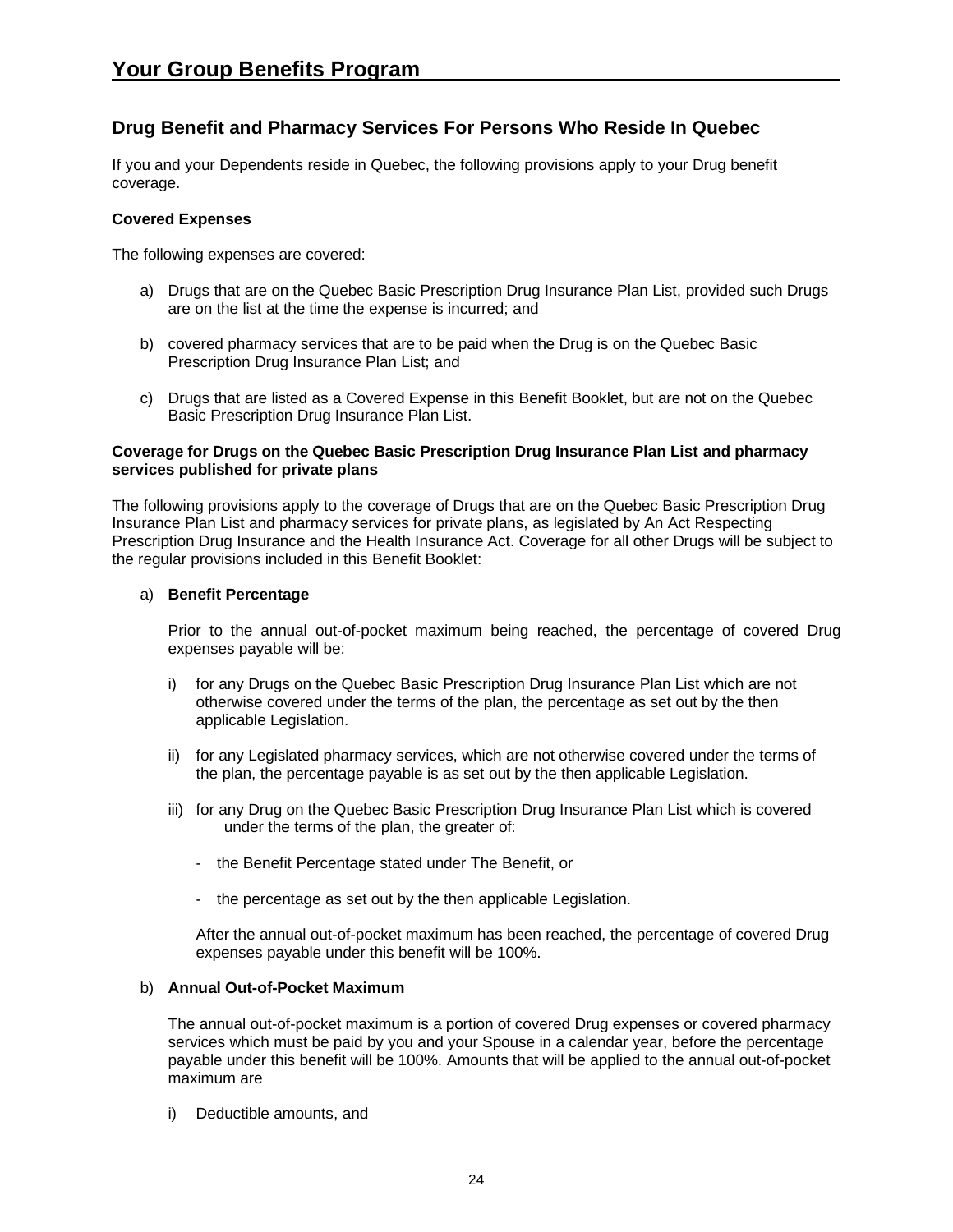- ii) the portion of covered Drug expenses that is paid by a covered person, when the percentage of Covered Expenses payable under this benefit is less than 100%, and
- iii) covered pharmacy services that are performed by pharmacists for Drugs on the Quebec Basic Prescription Drug Insurance Plan List.

The annual out-of-pocket maximum for you and your Spouse is as stipulated in the Legislation and includes those portions of covered Drug expenses and covered pharmacy services relating to a Drug on the Quebec Basic Prescription Drug Insurance Plan List paid for your dependent children.

For the purposes of calculating the out-of-pocket maximum for you and your Spouse, those portions of covered Drug expenses and covered pharmacy services paid for your dependent children will be applied to the person who is closest to reaching the annual out-of-pocket maximum.

#### c) **Deductible**

Deductible amounts (if any) for the Drug benefit will apply, until the annual out-of-pocket maximum is reached. Thereafter, the Deductible will not apply.

#### d) **Lifetime Maximums**

Lifetime maximums (if any) will not apply to Drugs on the Quebec Basic Prescription Drug Insurance Plan List or covered pharmacy services. Drug and covered pharmacy service coverage provided after the lifetime maximum amount stated under the benefit is reached is subject to the following conditions:

- i) only Drugs that are on the Quebec Basic Prescription Drug Insurance Plan List are covered, and
- ii) only covered pharmacy services that are performed for Drugs on the Quebec Basic Prescription Drug Insurance Plan List are covered, and
- iii) the percentage payable by the Administrator for Covered Expenses is the percentage as set out by the then applicable Legislation.

#### e) **Eligible Dependent Children**

Your eligible dependent children who are in full-time attendance at an accredited educational institution will be covered until the later of:

- i) the age specified in this Benefit Booklet (please refer to definition of Child under Explanation of Commonly Used Terms), and
- ii) age 26.

Drug coverage and covered pharmacy services provided for dependent children after the age stated in this Benefit Booklet is subject to the following conditions:

- i) only Drugs that are on the Quebec Basic Prescription Drug Insurance Plan List are covered, and
- ii) only covered pharmacy services performed for a Drug on the Quebec Basic Prescription Drug Insurance Plan List are covered, and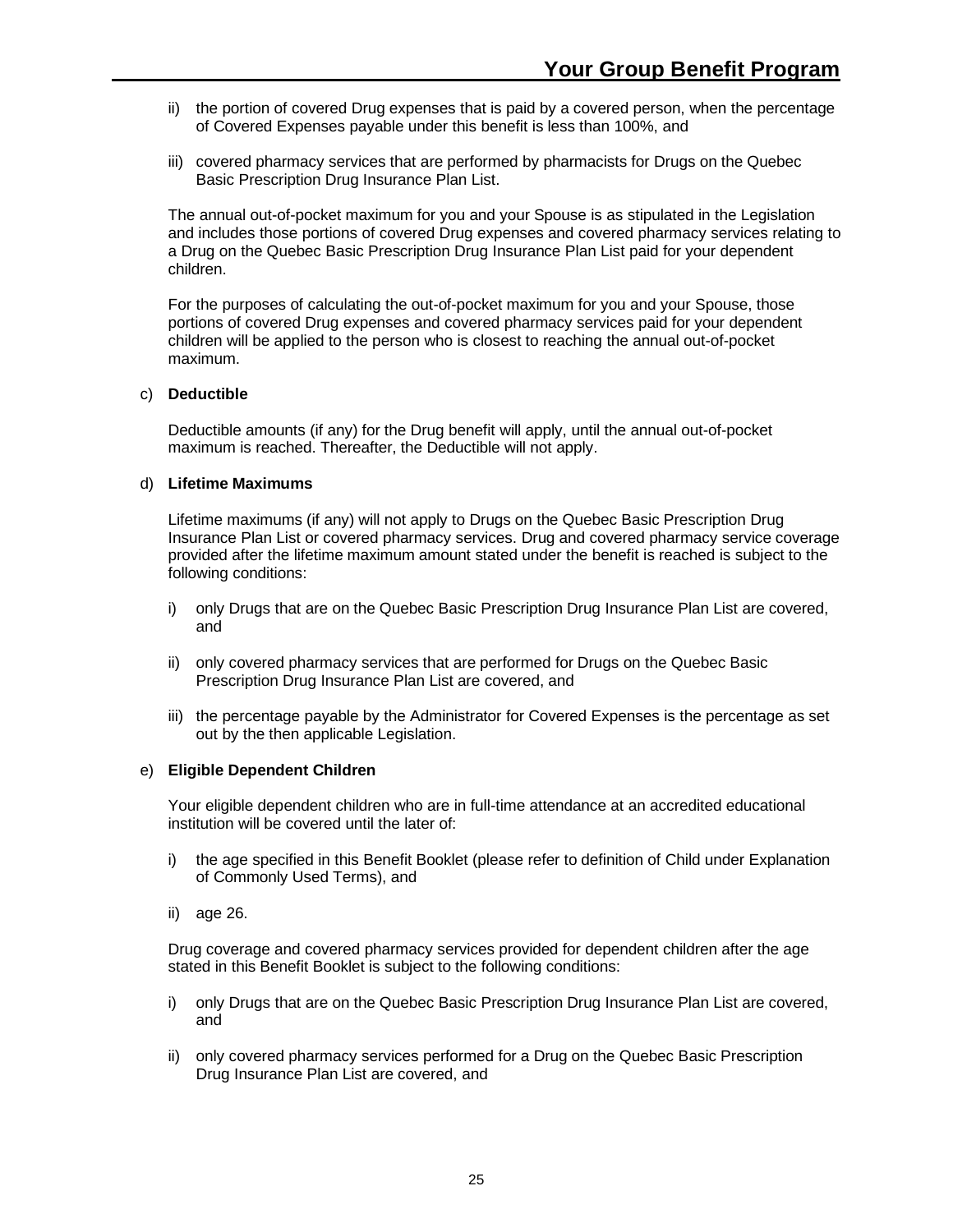iii) the percentage payable by the Administrator for Covered Expenses is the percentage as set out by the then applicable Legislation.

#### f) **Termination Age for Covered Drug and Pharmacy Service Expenses**

Provided you are otherwise eligible for the drug benefit, the Termination Age (if any) for the drug benefit will not apply. Drug coverage provided after the Termination Age as specified under the benefit is subject to the following conditions:

- i) only Drugs that are on the Quebec Basic Prescription Drug Insurance Plan List are covered,
- ii) only covered pharmacy services related to a Drug on the Quebec Basic Prescription Drug Insurance Plan List are covered,
- iii) the percentage payable by the Administrator for Covered Expenses is the percentage as set out by the then applicable Legislation,
- iv) the Annual Out-of-Pocket Maximum is as stipulated in the then applicable Legislation, and
- v) the premium required for the Drug coverage is the premium for the Extended Health Care benefit.

#### **Coverage for Drugs that are listed as a Covered Expense in this Benefit Booklet but are not on the Quebec Basic Prescription Drug Insurance Plan List**

Coverage for Drugs that are listed as a Covered Expense under this Benefit but not on the Quebec Basic Prescription Drug Insurance Plan List will be subject to all the standard provisions included in this Benefit Booklet.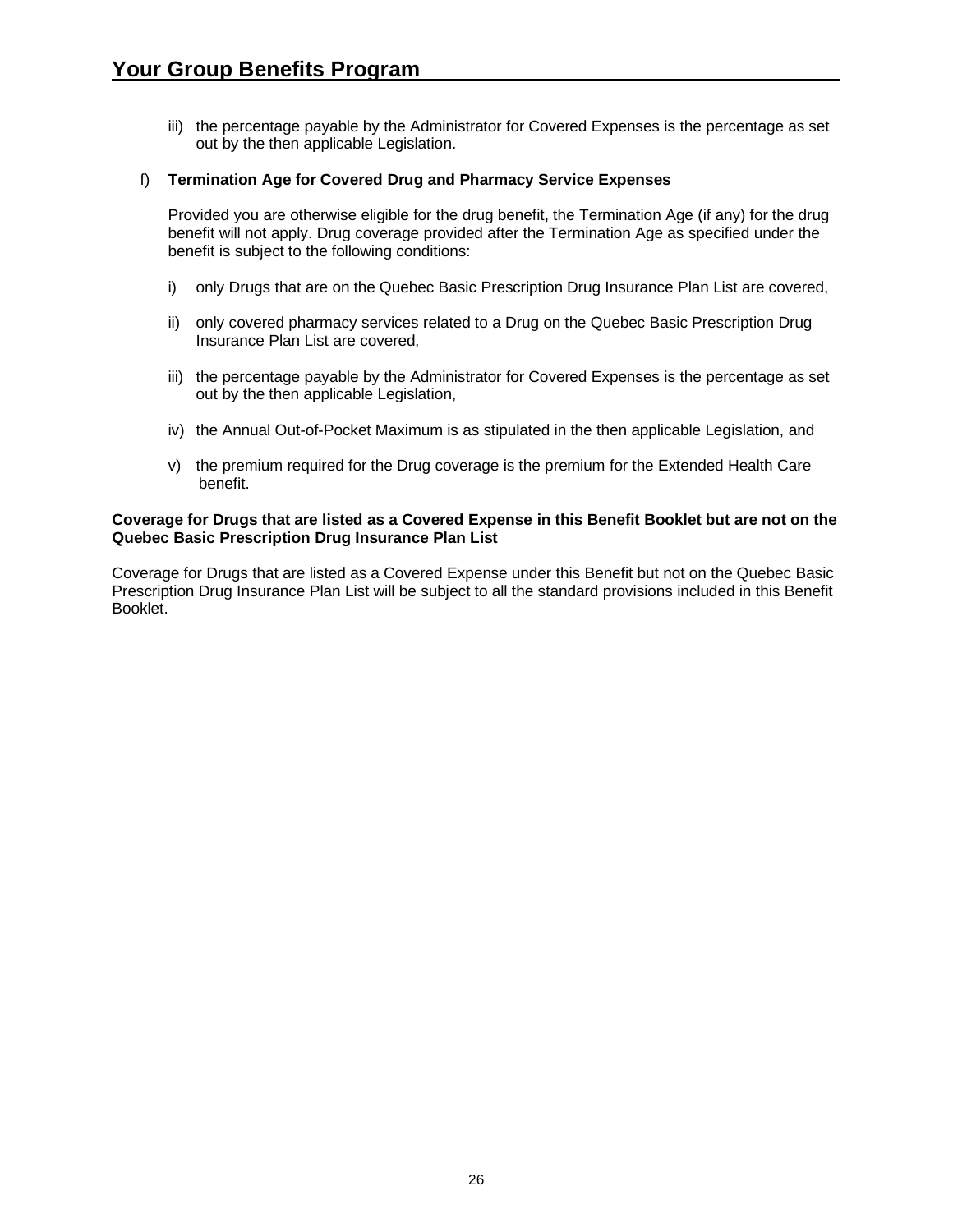## <span id="page-26-0"></span>**Dental Care Benefit**

**Your Dental Care Benefit is provided directly by The Trustees of the Millwrights' Health & Welfare Trust Fund For Alberta. Manulife has been contracted to adjudicate and administer your claims for this benefit following the standard insurance rules and practices. Payment of any eligible claim will be based on the provisions and conditions outlined in this booklet and in the Benefit Plan for the Trustees of the Millwrights' Health & Welfare Trust Fund For Alberta.**

If you or your Dependents require any of the dental services specified under Covered Expenses below, your Dental Care benefit can provide financial assistance.

Payment of Covered Expenses is subject to any maximum amounts shown below under The Benefit and in the expenses listed under Covered Expenses below.

Claim amounts that will be applied to the maximum are the amounts paid after applying the Deductible, Benefit Percentage, and any other applicable provisions.

#### **The Benefit**

**Deductible** - Nil

**Dental Fee Guide** - 2019 Alberta Fee Guide for General Practitioners

#### **Benefit Percentage (Co-insurance)**

80% for Level I - Basic Services

80% for Level II - Supplementary Basic Services

75% for Level III - Dentures

75% for Level IV - Major Restorative Services

50% for Level V - Orthodontics

#### **Benefit Maximums**

unlimited for Level I

\$3,000 per calendar year combined for Level I, Level II, Level III and Level IV

\$4,000 per lifetime for Level V

**Termination Age** - none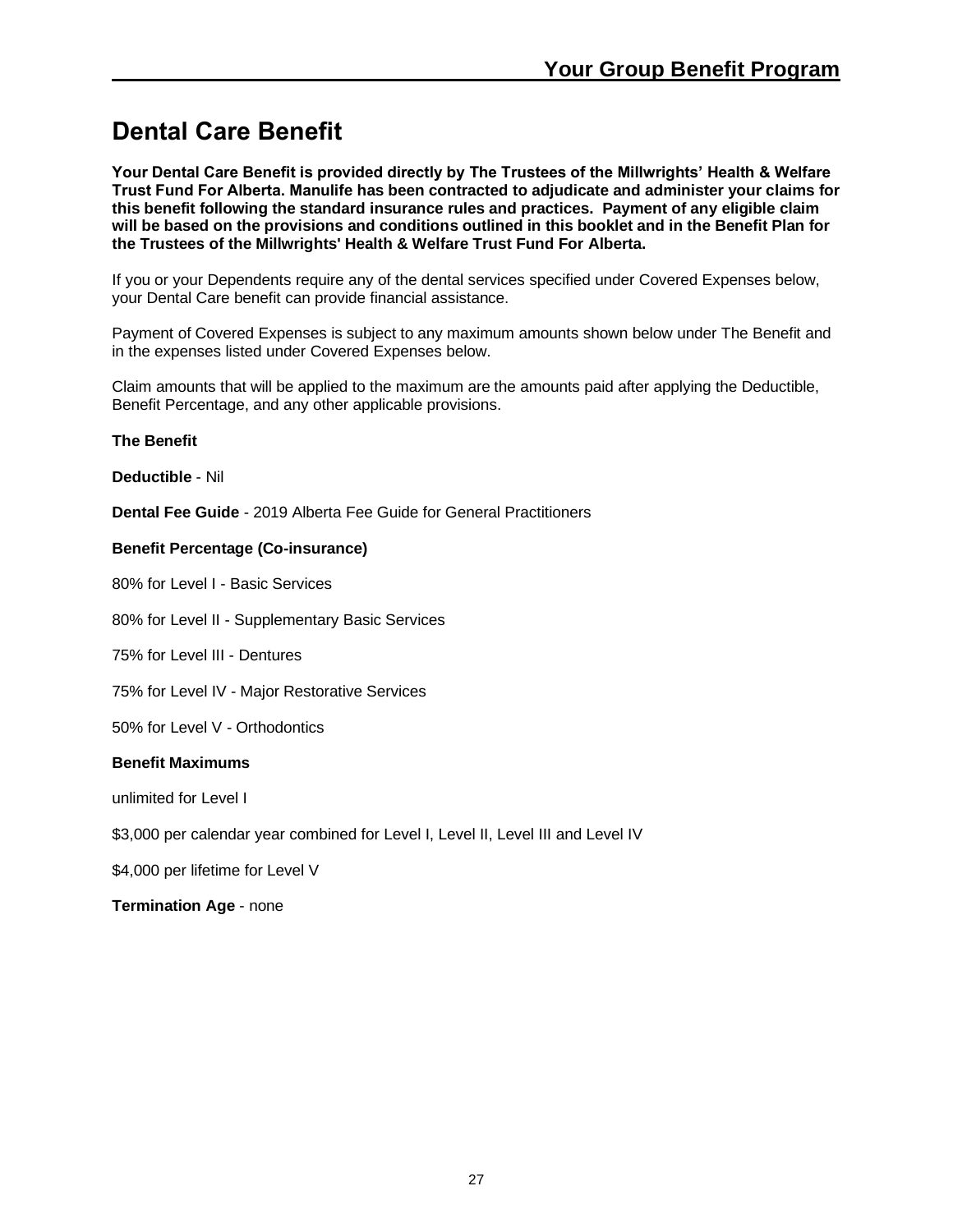#### **Covered Expenses**

The following expenses are covered if they:

- a) are incurred for the necessary dental care of a covered person while covered under this benefit;
- b) are incurred for services provided by a dentist, a dental hygienist working within the scope of his license, or a denturist working within the scope of his license;
- c) are reasonable as determined by Manulife, taking all factors into account; and
- d) do not exceed the fees recommended in the Dental Fee Guide, or Reasonable and Customary charges as determined by Manulife, if the expenses are not listed in the Dental Fee Guide.

#### **Alternate Treatment**

Where any two or more courses of treatment covered under this benefit would produce professionally adequate results for a given condition, Manulife will pay benefits as if the least expensive course of treatment were used. Your Administrator will determine the adequacy of the various courses of treatment available, through a professional dental consultant.

## **Level I - Basic Services**

- a) complete oral examinations, one every 36 months
- b) full mouth x-rays, one every 36 months
- c) panoramic x-rays, one every 36 months
- d) recall examinations, twice per calendar year
- e) bitewing x-rays
- f) routine diagnostic and laboratory procedures
- g) one unit of light scaling and one unit of polishing, twice per calendar year, when the service is performed outside Quebec, or prophylaxis (polishing), twice per calendar year, when the service is performed in Quebec
- h) fluoride treatment, twice per calendar year
- i) oral hygiene instruction, once every 6 months
- j) space maintainers (excluding appliances placed for orthodontic purposes), for Dependent children under age 15
- k) appliances to control harmful habits
- l) fillings, (amalgam, silicate, acrylic and composite), retentive pins and pit and fissure sealants. Replacement fillings are covered only if:
	- i) the existing filling is at least 24 months old and required due to significant breakdown of the existing filling or recurrent decay; or
	- ii) the existing filling is amalgam and there is medical evidence indicating that the patient is allergic to amalgam..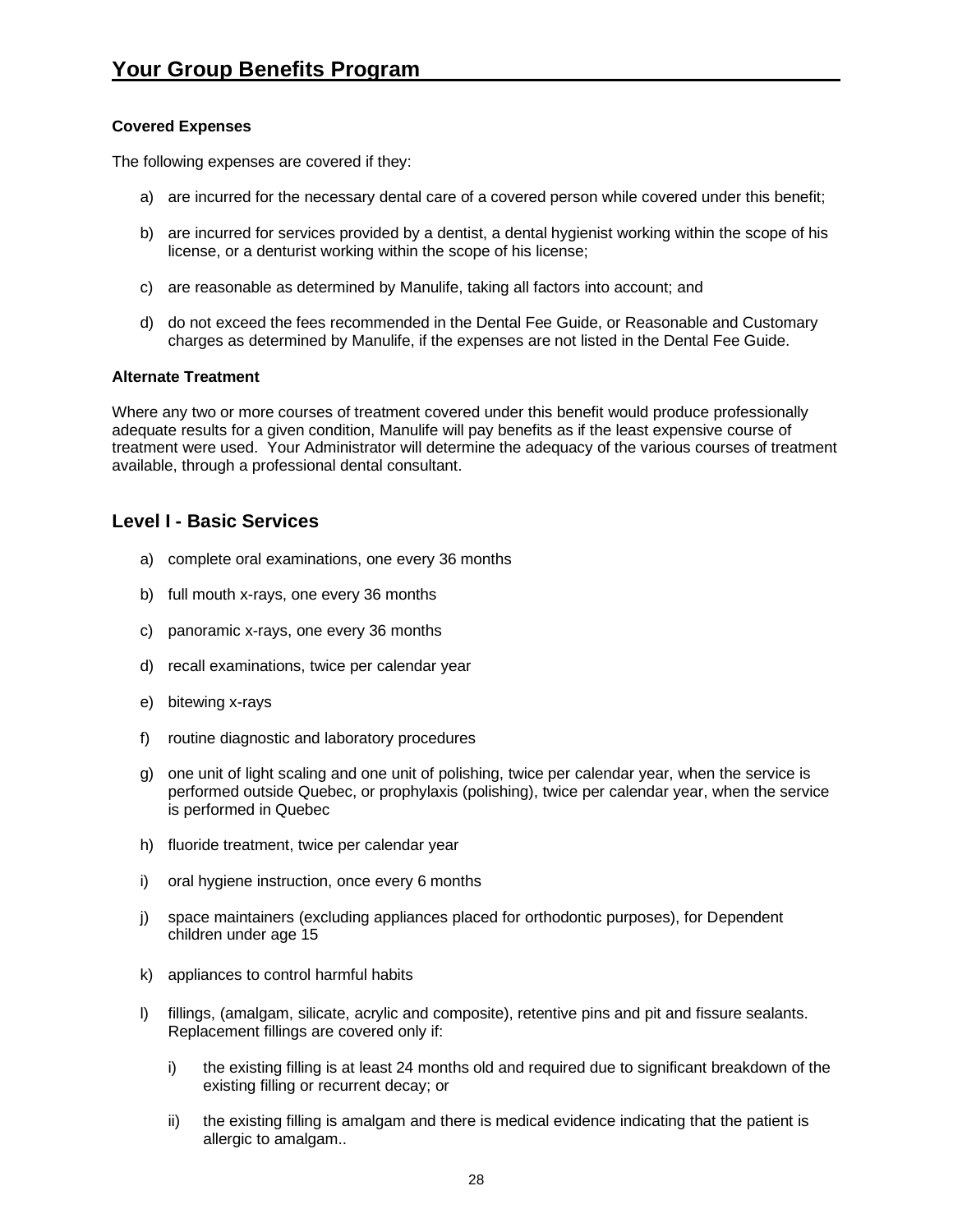- m) pre-fabricated full-coverage restorations (metal and plastic)
- n) pre-fabricated crowns, for Dependent children under age 15
- o) minor surgical procedures and simple extractions
- p) complicated extractions including impacted and residual roots
- q) consultation, anaesthesia, and conscious sedation
- r) denture repairs, only if the expense is incurred later than 3 months after the date of the initial placement of the denture
- s) denture relines, once per 36 months, only if the expense is incurred later than 3 months after the date of the initial placement of the denture
- t) denture rebases, once per 36 months, only if the expense is incurred later than 3 months after the date of the initial placement of the denture
- u) injection of antibiotic Drugs when administered by a Dentist in conjunction with dental surgery

### **Level II - Supplementary Basic Services**

- a) surgical procedures not included in Level I (excluding implant surgery)
- b) periodontal services for treatment of diseases of the gums and other supporting tissue of the teeth, including:
	- i) scaling not covered under Level I, and root planing, up to a combined maximum of 10 units per calendar year
	- ii) provisional splinting
	- iii) occlusal equilibration, up to a maximum of 8 units per calendar year
- c) endodontic services which include root canals and therapy, root amputation, apexifications and periapical services:
	- i) root canals and therapy are limited to one initial treatment plus one re-treatment per tooth per lifetime.
	- ii) re-treatment is covered only if the expense is incurred more than 12 months after the initial treatment.

### **Level III - Dentures**

- a) initial provision of full or partial removable dentures;
- b) replacement of removable dentures, provided the dentures are required because:
	- i) a natural tooth is extracted and the existing appliance cannot be made serviceable,
	- ii) the existing appliance is at least 60 months old and cannot be made serviceable, or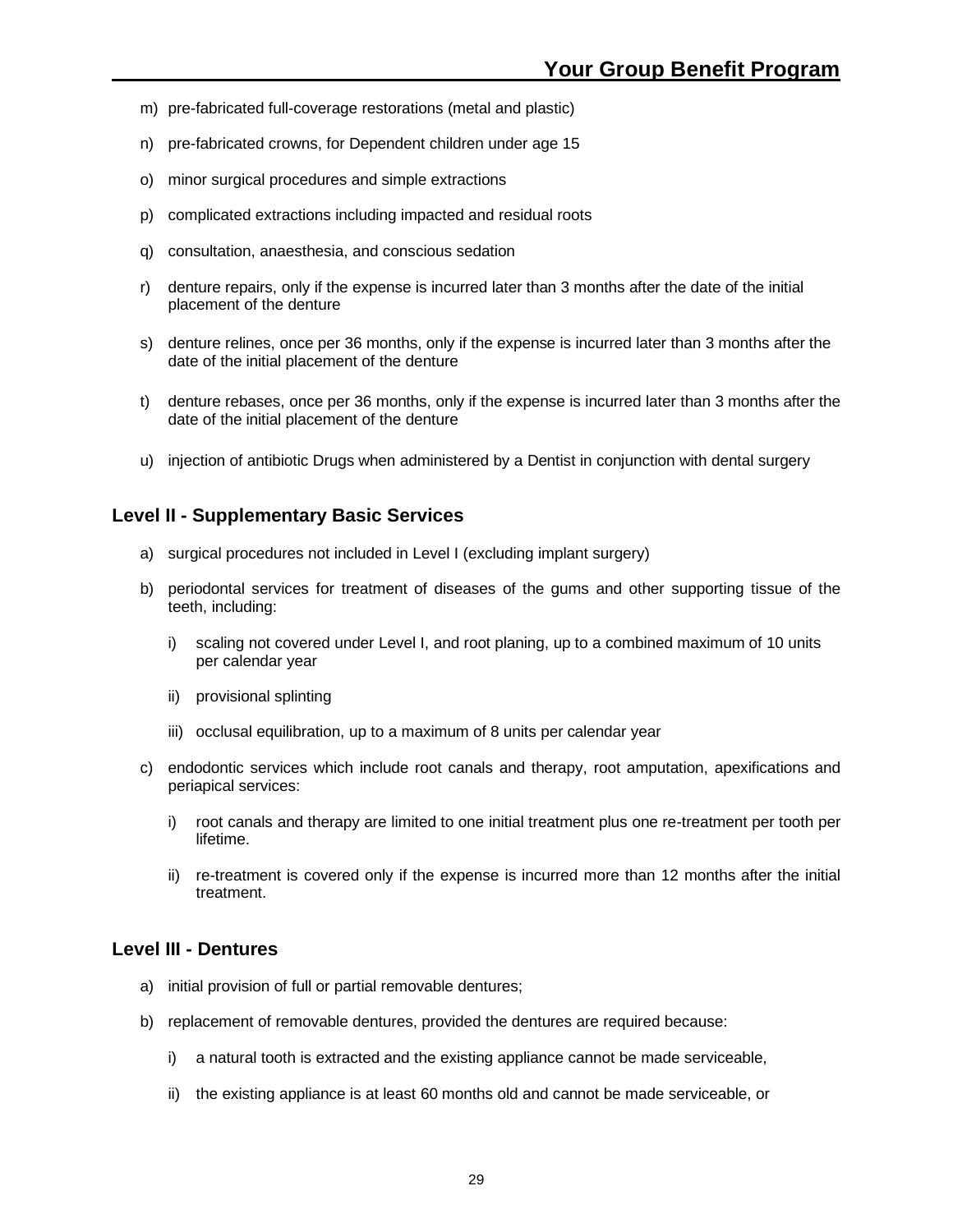## **Your Group Benefits Program**

iii) the existing appliance is temporary and is replaced with the permanent dentures within 12 months of its installation.

Expenses for dentures required solely to replace a natural tooth which was missing prior to becoming covered for this expense are not payable.

## **Level IV - Major Restorative Services**

- a) crowns and onlays when the function of a tooth is impaired due to cuspal or incisal angle damage caused by trauma or decay;
- b) replacement of crowns or onlays, provided the replacement due to one of the following:
	- i) for crowns, the existing crown is at least 5 years old and cannot be made serviceable
	- ii) for onlays, the existing onlay is at least 60 months old and cannot be made serviceable
- c) inlays, covering at least 3 surfaces, provided the tooth cusp is missing;
- d) initial provision of fixed bridgework;
- e) replacement of bridgework, provided the new bridgework is required because:
	- i) a natural tooth is extracted and the existing appliance cannot be made serviceable,
	- ii) the existing appliance is at least 60 months old and cannot be made serviceable, or
	- iii) the existing appliance is temporary and is replaced with the permanent bridge within 12 months of its installation.

Expenses for bridgework required solely to replace a natural tooth which was missing prior to becoming covered for this expense are not payable.

## **Level V - Orthodontics**

Orthodontic services.

#### **Late Entrant Limitation**

If you or your Dependents become covered for dental benefits more than 31 days after you first become eligible to apply, the amount payable in the first 12 months of coverage will be limited to \$125 for each covered person.

#### **Pre-Determination of Benefits**

If the cost of any proposed dental treatment is expected to exceed \$500, it is suggested that you submit a detailed treatment plan, available from your dentist, before the treatment begins. You can then be advised of the amount you are entitled to receive under this benefit.

#### **Work in Progress When Coverage Terminates**

Covered Expenses related to dental treatment that was in progress at the time your dental benefits terminate (for reasons other than termination of the Plan Document or the Dental Care Benefit) are payable, provided the expense is incurred within 31 days after your benefit terminates.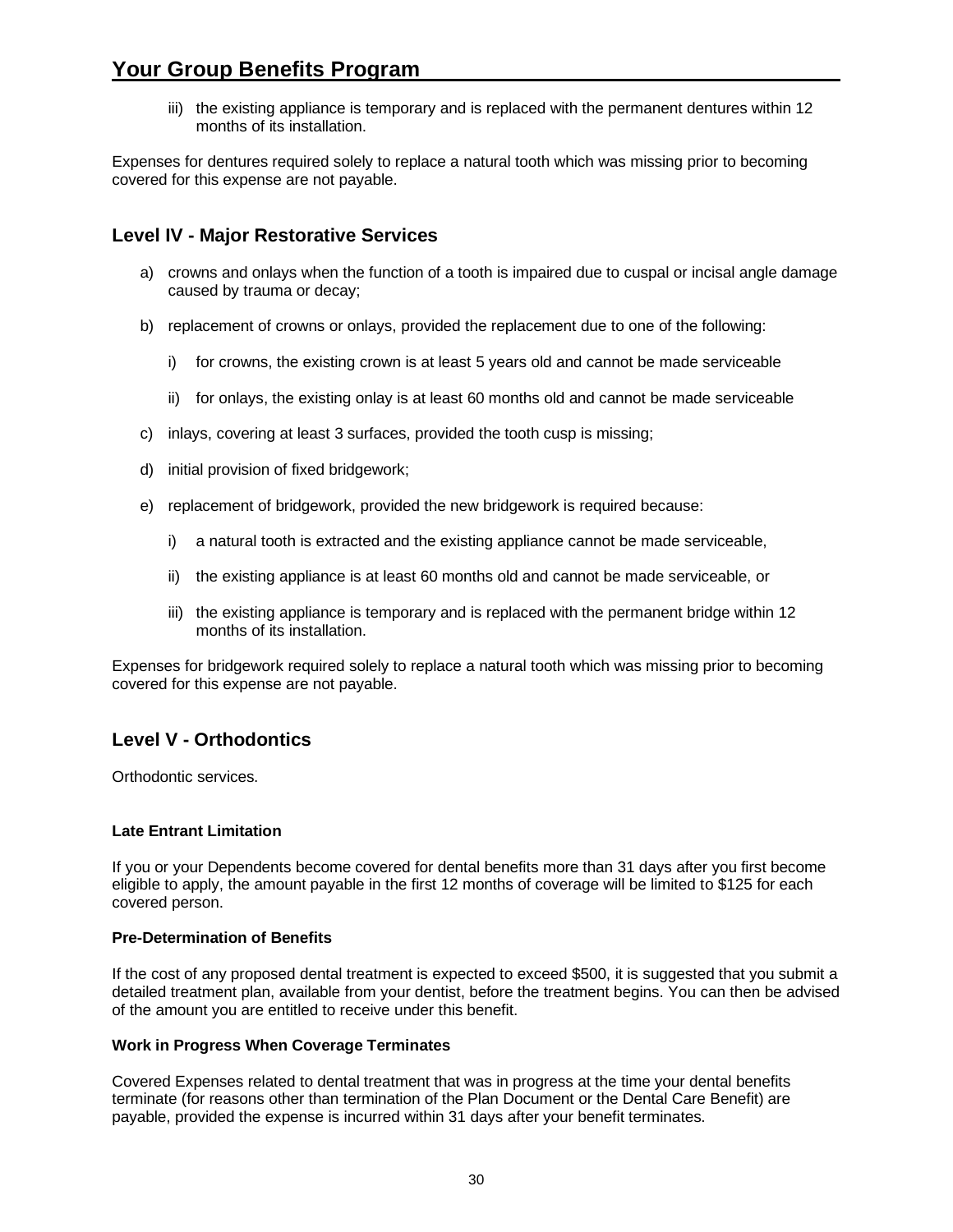#### **Subrogation (Third Party Liability)**

If your dental expenses result from an injury caused by another person and you have the legal right to recover damages, your employer may request that you complete a subrogation reimbursement agreement when you submit a claim for such expenses.

On settlement or judgement of your legal action, you will be required to reimburse your employer those amounts you recover which, when added to the payments you received from your employer, exceed 100% of your incurred expenses.

## **Exclusions**

No Dental Care benefits will be payable for expenses resulting from:

- a) war, insurrection, the hostile actions of any armed forces or participation in a riot or civil commotion;
- b) committing or attempting to commit an assault or criminal offence;
- c) injuries sustained while operating a motor vehicle while under the influence of any intoxicant, including alcohol;
- d) dental care which is cosmetic, unless required because of an accidental injury which occurred while the patient was covered under this benefit;
- e) anti-snoring or sleep apnea devices;
- f) broken dental appointments, third party examinations, travel to and from appointments, or completion of claim forms;
- g) services which are payable by any government plan;
- h) services or supplies provided by an employer's medical or dental department;
- i) services or supplies for which no charge would normally be made in the absence of group benefit coverage;
- j) treatment rendered for a full mouth reconstruction, for a vertical dimension or for a correction of temporomandibular joint dysfunction;
- k) replacement of removable dental appliances which have been lost, mislaid or stolen;
- l) laboratory fees which exceed Reasonable and Customary charges;
- m) services or supplies which are performed or provided by the covered person, an Immediate Family Member or a person who lives with the covered person;
- n) implants, or any services rendered in conjunction with implants. However, where an implant is the choice of treatment and a denture or bridge would produce professionally adequate results for the condition, the plan will pay the cost of the implant expense and any related services, at a cost equal to the least expensive cost of a denture or bridge;
- o) treatment which is not generally recognized by the dental profession as an effective, appropriate and essential form of treatment for the dental condition; or
- p) services or supplies which are not specified as a covered expense under this benefit.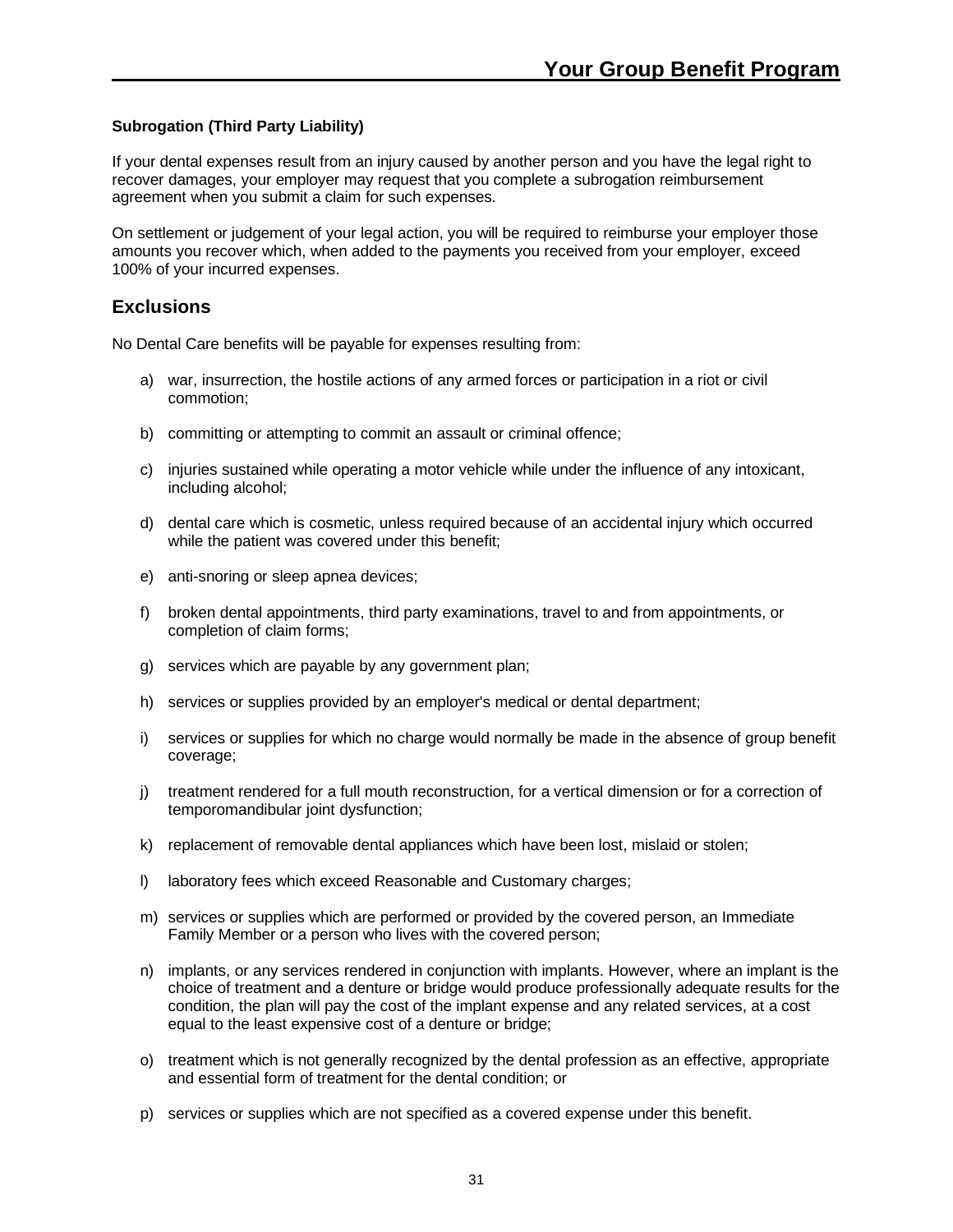## <span id="page-31-0"></span>**Survivor Extended Benefit**

If you die while your dependents are covered under this Group Benefit Program, Manulife will continue the Extended Health Care and Dental Care benefits without requiring any contribution from you, until the earliest of:

- a) the date your dependent is no longer a dependent, according to the definition of dependent (see Explanation of Commonly Used Terms);
- b) the date similar coverage is obtained elsewhere;
- c) the date which is 24 months from your death; or
- d) the date the Plan Document terminates.